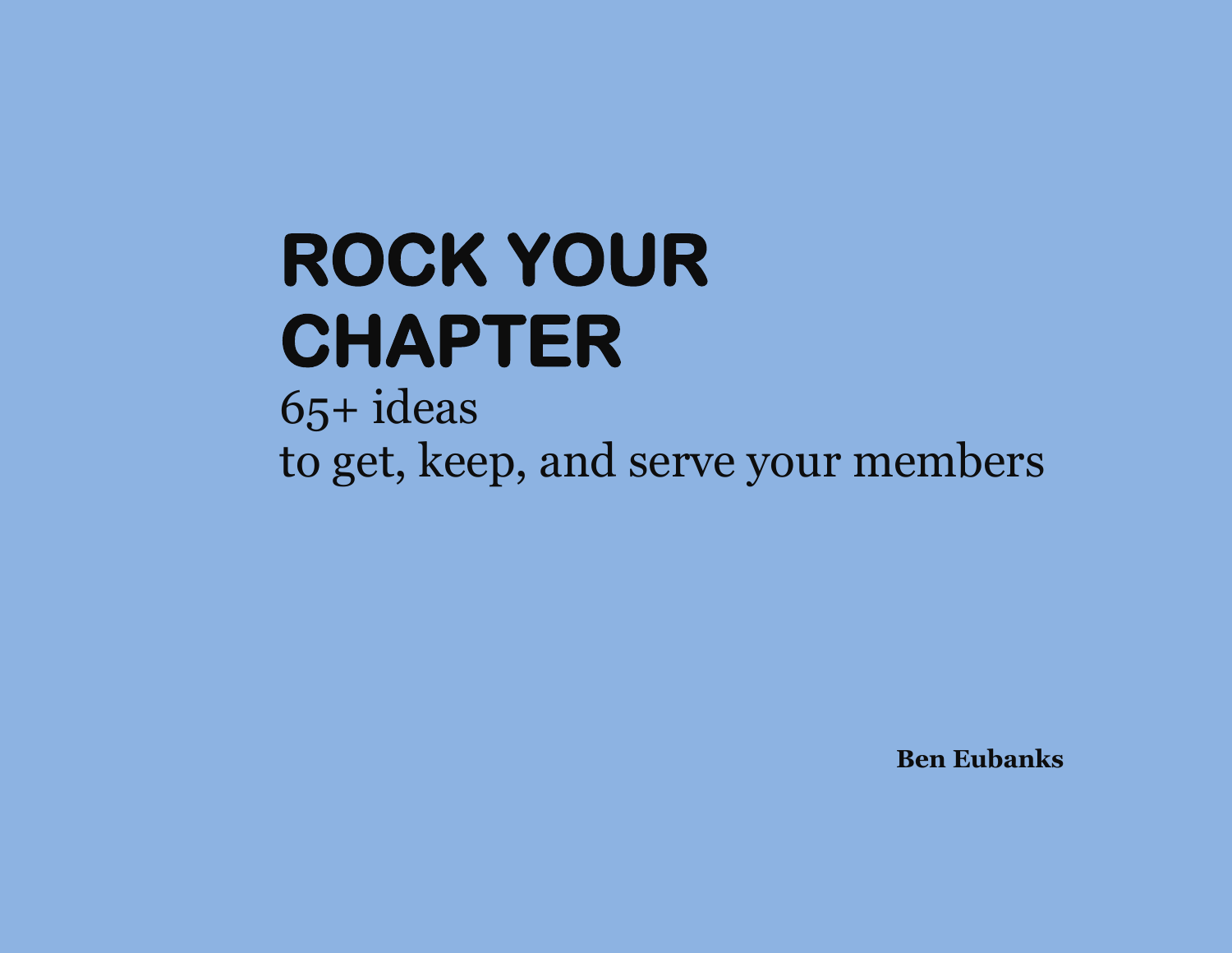# **Copyright**

This work is licensed under a [Creative Commons Attribution-NonCommercial-](file:///C:/Users/Eubanks/AppData/Roaming/Microsoft/Word/href=%22http:/creativecommons.org/licenses/by-nc-nd/3.0/)

[NoDerivs 3.0 Unported License.](file:///C:/Users/Eubanks/AppData/Roaming/Microsoft/Word/href=%22http:/creativecommons.org/licenses/by-nc-nd/3.0/) That basically means you can share it with anyone in the world for free, but you can't sell it, alter it, or claim it as your own. But you wouldn't do that kind of thing anyway, so it's just a formality.



# **Dedication**

This book is dedicated to my wonderful wife, Melanie, and to my new baby girls, Isabella and Maybree. You ladies make my world go ‗round.

I'd also like to say a quick "thank you" to my friends who are pushing to lead their own organizations on a daily basis. From Alabama to Illinois, Massachusetts to California, and everywhere in between, you people *are* making a difference. Don't think it doesn't get noticed.

### **About Me**

My name is Ben Eubanks and I am a volunteer with my local chapter. That's about all that qualifies me to talk about this stuff. I am passionate about what I do and write an [HR blog](http://upstarthr.com/) to capture those thoughts and share them with the world. My days are spent like many of you—as a professional working in the trenches. In my spare time I write, read, volunteer, and play with my kids. Want to connect? I'm on [Twitter,](http://twitter.com/beneubanks) [LinkedIn,](http://linkedin.com/in/beneubanks) and you can always hit me [via email.](mailto:ben@upstarthr.com?subject=Rock%20Your%20Chapter%20Feedback)

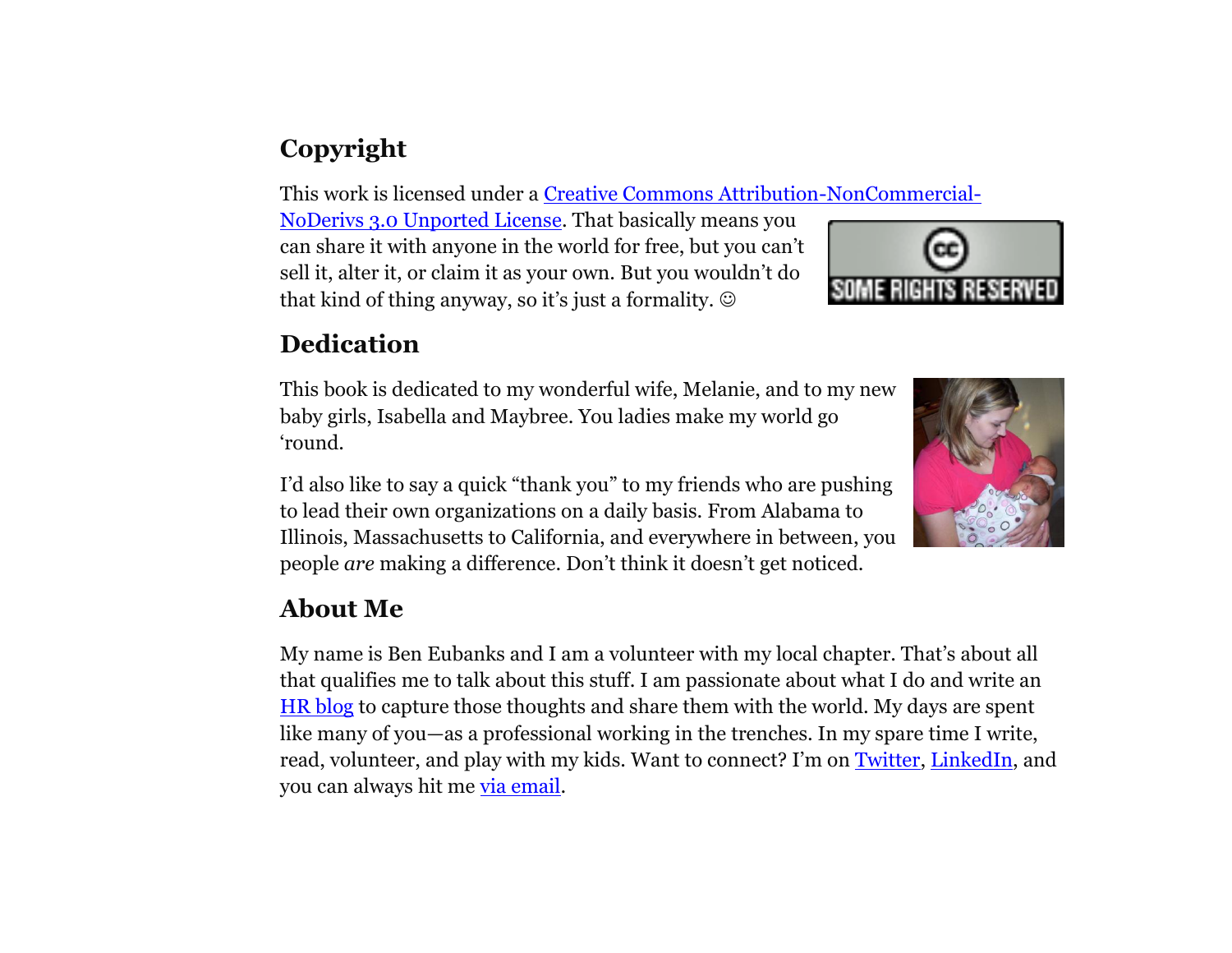# **Table of Contents**

*p4: Intro*

*p5: 30 ideas to set your brain on fire*

*p15: 12 ideas for volunteer recruiting/retention*

*p17: 23 ideas from members and volunteers*

*p33: 1 easy idea to try today*

*p35: So, what's next?*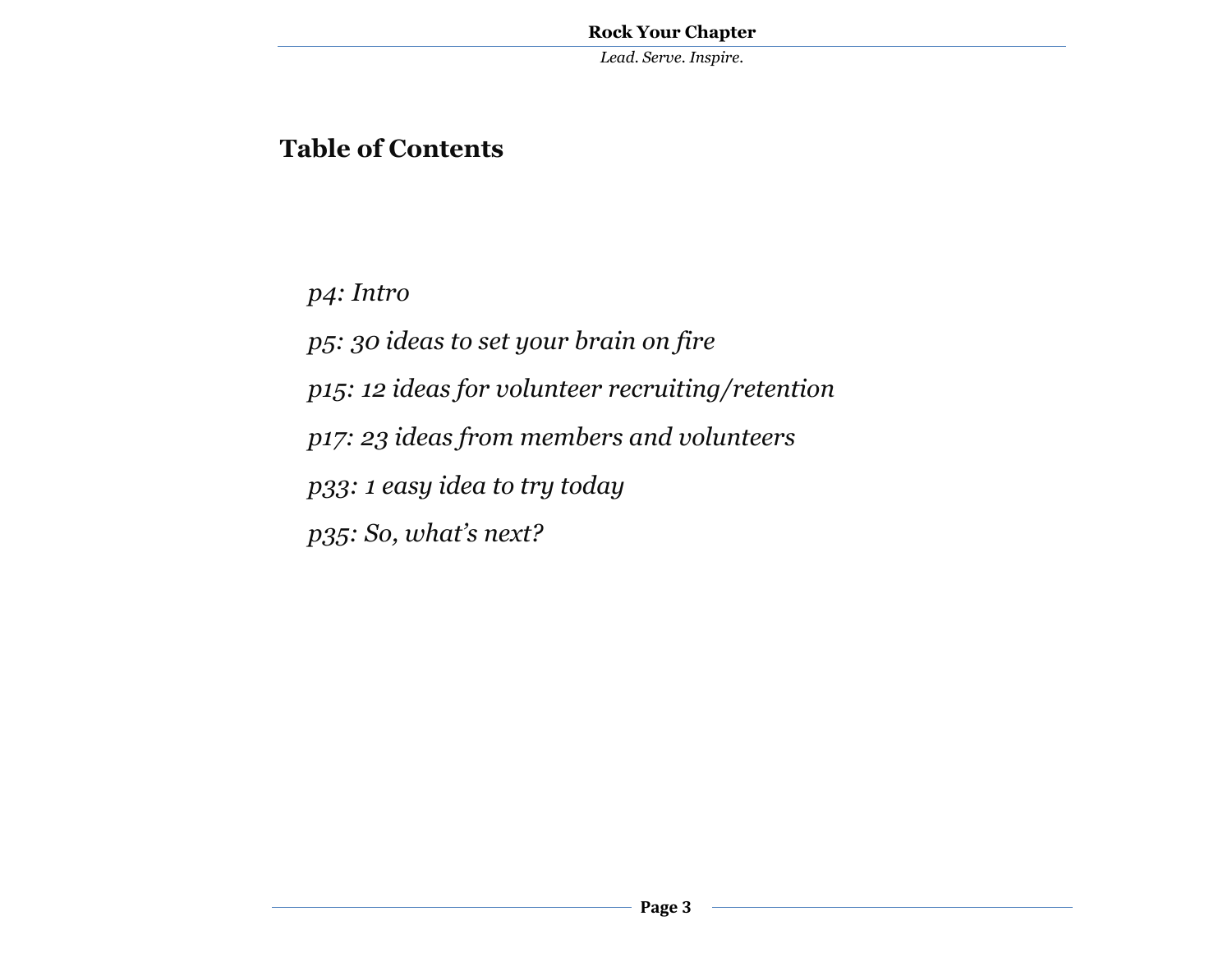# **Intro**

Here are a few problems with the chapters out there:

- tough to find good volunteers
- lack of interesting content at chapter meetings
- lack of solid networking for members

This is all based on what I've seen in my own volunteer work, and I sure as heck don't know everything. But that doesn't mean we can't share ideas and help each other be and do better.

Some chapters are almost certainly doing all of these things (well, the useful ones, anyway!) and more. Have an idea of your own? [Feel free to share!](mailto:ben@upstarthr.com) It might even make it into the next rendition of the guide.

Also, I have a request. If you find this valuable, please share it with others in your own chapter and with anyone you know who might get some value from this guide. I would appreciate it, and I know they would, too.

A helpful tip: I left the sidebar on the left a little larger than usual. Why? *Because you need to print this out and take notes*. Make a little scribble when you run across an idea that might work for you. Note the ones that might be possible if one or two minor factors were adjusted. If, by the time you reach the end of this guide, you have a page full of ideas to take back to your own chapter, then you definitely got a solid return on your time investment. And if something goes well for you, [please let me know.](mailto:ben@upstarthr.com) It thrills me to know that some of these ideas are revolutionizing chapters across the country.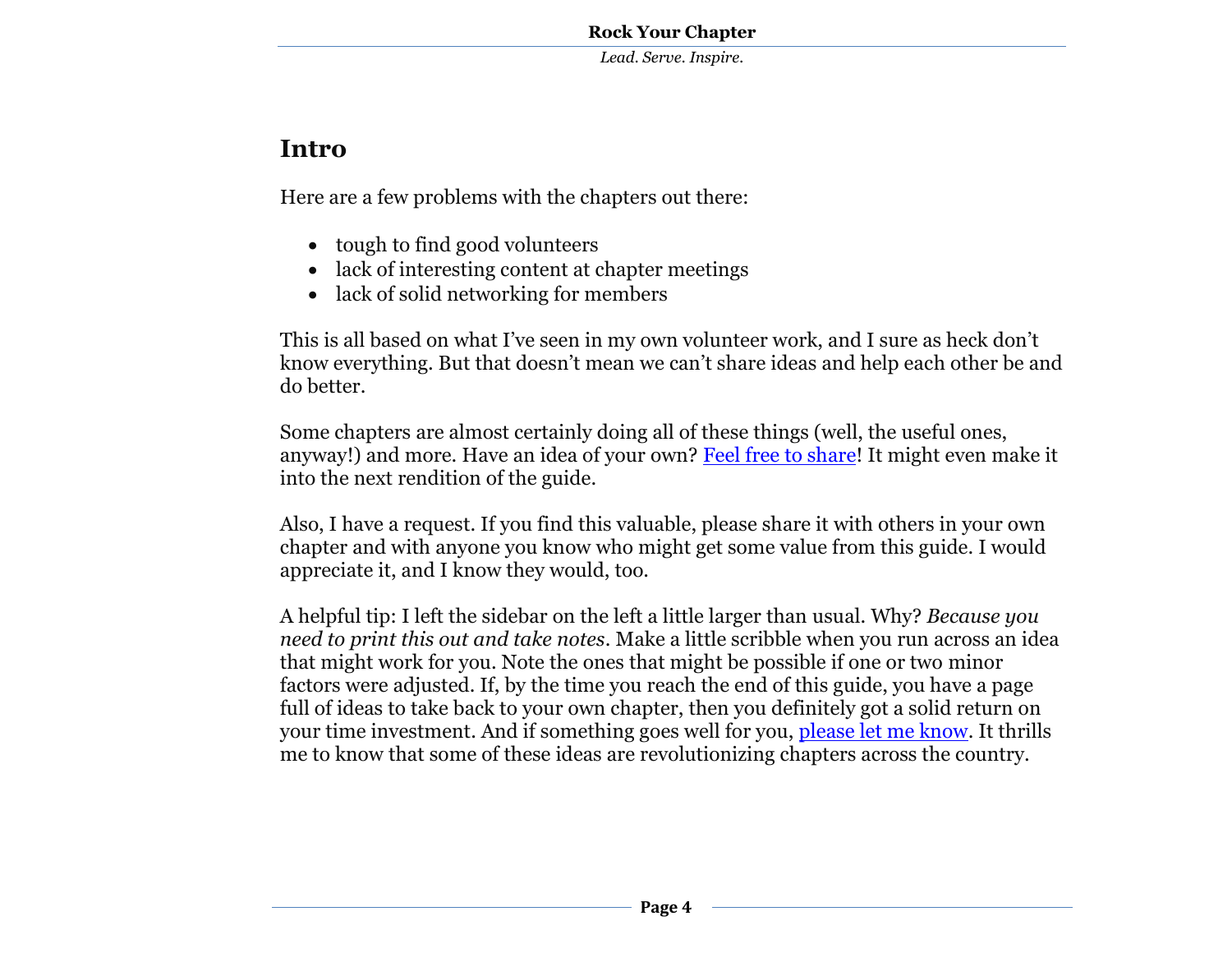# **30+ ideas to set your brain on fire**

Here are a few ideas to make things more interesting and engaging for your members.

- 1. **Rock some video.** Want to convert more website visitors into members? Use a video on your sales page. You're taking a very business-centered transaction and making it more personal. Think about it. Wouldn't you like to feel like there's a person on the other side of the transaction instead of just a machine that sucks in your credit card number?
- 2. **Cheap advertising.** Don't have an amazing website? [Get one.](http://logicwriter.org/) As cheap as it is now to build a website or even have someone do it for you, I don't see why some chapters still don't have one. Yes, it's not something that just any person can put together, but it doesn't cost a million dollars, either.
- 3. **Thanks for dropping in!** Make new members feel welcome. Create a simple one minute welcome video telling people that you appreciate them joining the team and share it immediately after they join. To give you a little preview, I created my own short video clip to show you what this could look like. LINK Go ahead and check it out. I'll wait. As you can plainly tell I'm completely unpolished and only slightly professional. But can you see and hear the sincerity? A slick video presentation looks contrived and fake. A quick video is more personal (and inexpensive).
- 4. **Welcome aboard!** Create an onboarding program. Your company probably has one, so why not your chapter? It's all about setting expectations from the very beginning, and establishing a set method for assimilating new members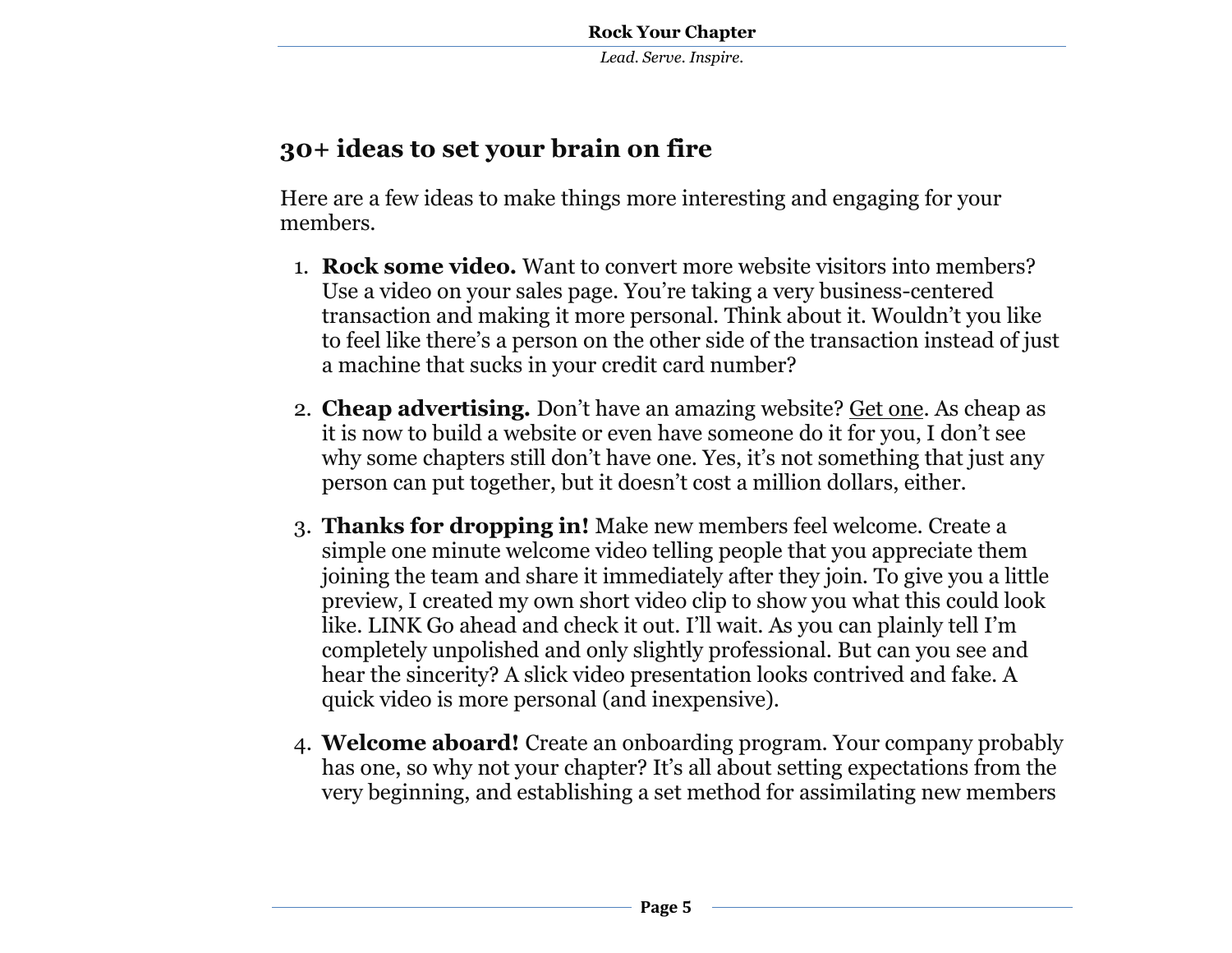into the chapter is a good way to do that. Here's a novel idea: create a new position on the board—VP of Member Onboarding. This person would be in charge of creating a uniform member onboarding process.

- 5. **Hey, hola, bonjour, guten tag…** Reach out in multiple ways. Facebook pages and/or LinkedIn groups take a few minutes to set up and can be updated as frequently or infrequently as you like. Offer people multiple ways to connect and don't force your own communication preferences on your members. Email blasts work, but they don't allow for bidirectional communication. You're missing out if email is your *only* communication medium.
- 6. **What's your specialty?** Offer multiple volunteer opportunities and offer them multiple times. Let people help in areas they are geared toward, and make sure you make it known how to get involved as a volunteer if/when someone changes their mind. I realized after I joined my own chapter that I would like to provide some assistance. But I wasn't sure how. I eventually figured it out, but most people probably wouldn't go further than the first attempt at finding a way to volunteer. Once I got into the volunteer ranks, I spoke with our webmaster and shared my idea for letting people submit their interest via the website. Within a day or two, we were in business, and the volunteer opportunities are prominently displayed.
- 7. **Everybody likes free.** Offer free events. Contrary to popular belief, HR pros don't make as much money as doctors, lawyers, and actors. Offering *high value* free events is a great way to pull people in before it's time for a paid event.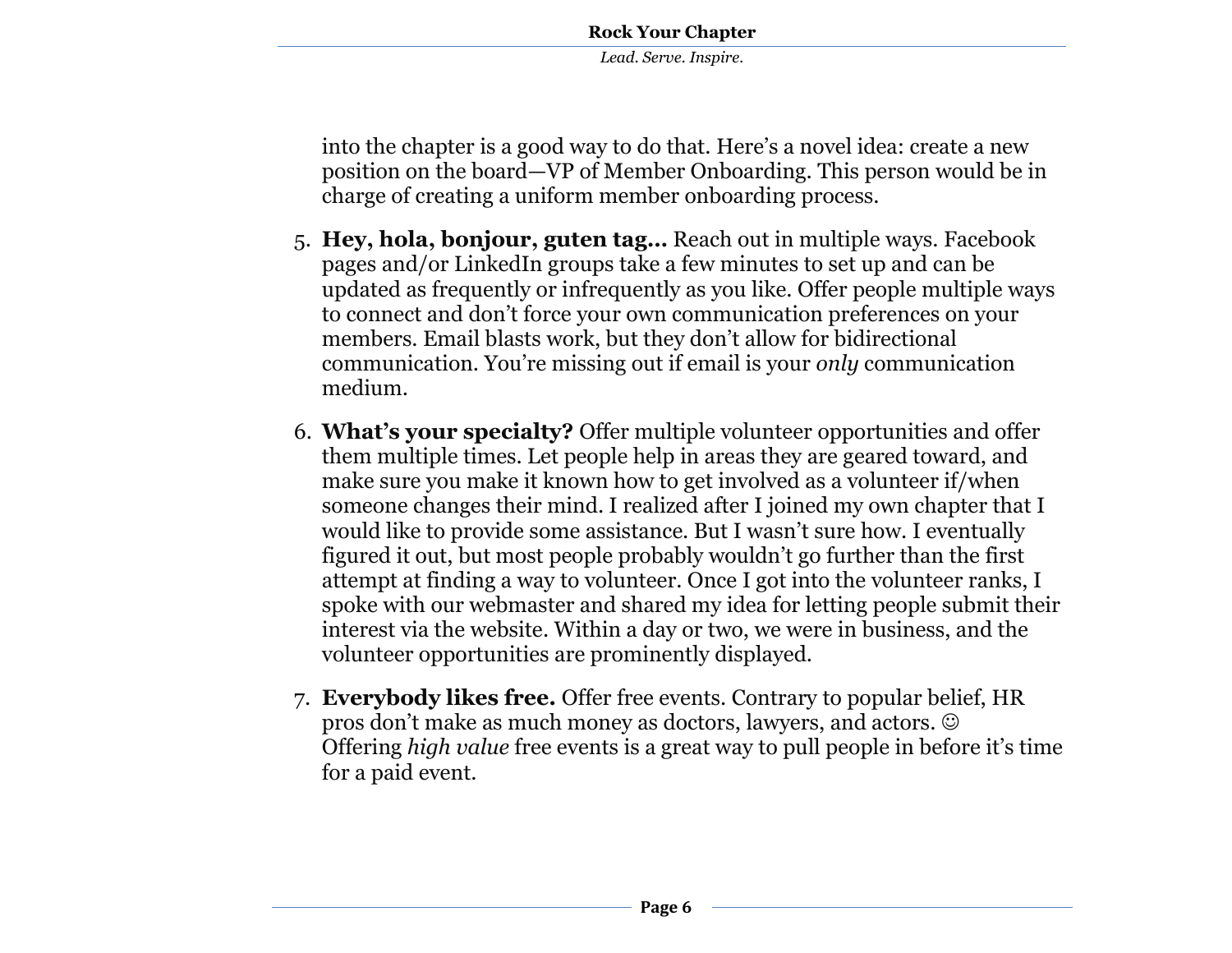- 8. **Save this one for later.** Archive everything. Every event you can record is an opportunity to market the chapter, increase revenues, or just keep up that nostalgic buzz HR people seem to love so much. Recording a monthly speaker session and offering it through your website is a great way to keep providing value long after an event is through. *But wait, what if a person decides to skip the meeting in order to get it online?* Yeah, I've heard that one before. That's why you charge for it. It can be offered for a significantly reduced price (if you're like my local chapter, that saves you from having to provide a meal). Maybe you make it available at half price. Factoring in the fact that they lose some of the interactivity involved (networking, asking questions of the speaker, etc.) means that a lower price really doesn't cost you in the long run.
- 9. **Have you seen the news?** Send a newsletter. Yes, it can be via email, but it doesn't have to be a list of announcements. Make it worthwhile. It should read like a blog post, not a press release. MAILCHIMP This can be a free or paid service or it can even be built into your member/event management tools.
- 10. **Blogging=free advertising.** Start a blog. We did, and it's generated some great intra-chapter conversations. If you need help with this one, [just](mailto:ben@upstarthr.com)  [let me know](mailto:ben@upstarthr.com) and I'll get you up and running. TUTS ON HOW TO SET UP A BLOG?
- 11. **Sharing is good for you.**Share blog posts with your people. I mentioned how to do this in another post in my [SHRM Chapter Leadership Guide](http://upstarthr.com/shrm-chapter-leadership-guide/) series.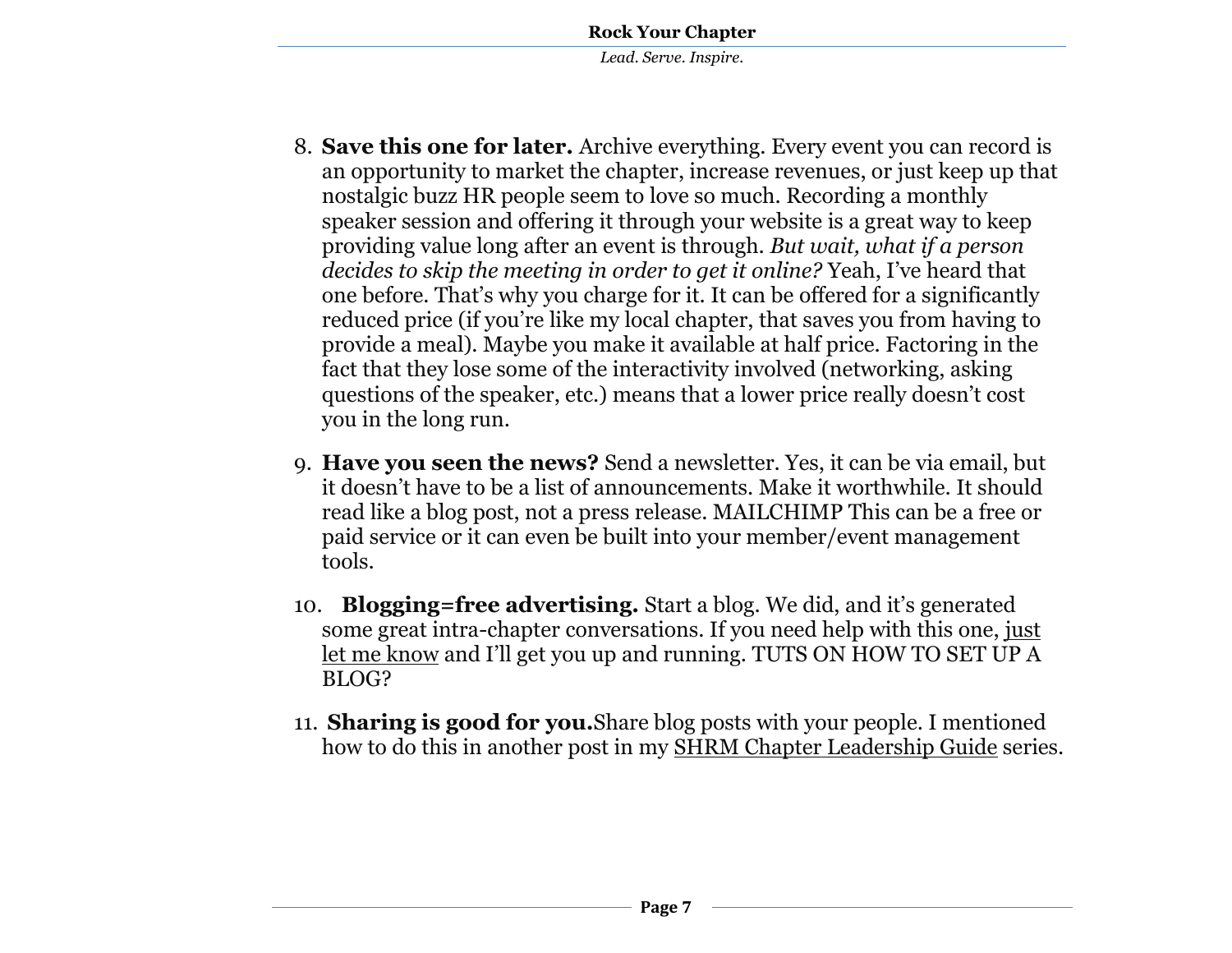- 12. **Let's teach you the secret handshake.** Create a welcome kit. It can contain links to: the video in  $\#3$ , the blog in  $\#11$ , or the content in  $\#14$ . This is one of the easiest pieces to handle, because **you can start today**. All it takes is a few moments for you to think back to when you first joined the chapter. What would you have loved to know right away? It might be old news to you now, but think of how valuable it would have been to you back then!
- 13. **The good stuff is on the top shelf.** Create unique content that is only available to members. **Anyone** can attend a chapter seminar/meeting/function if they pay. Let's give our paying members something extra, huh? Record a pre-event interview with the speaker on what they'll be covering. Find one of your members who is a specialist in a certain sector or industry and do a 3-5 minute phone interview with them. There are dozens of ideas for this one!
- 14. **Shake hands, kiss babies, etc.** Offer extra networking time. I've been to two new member luncheons for my chapter, and both times we asked the group, "What is the number one reason you joined our chapter?" The top answer both times? **Networking.** That's a **big** reason people join these chapters, and the meetings are often crammed into busy schedules. Give people more time to just chat. If you want to encourage conversation, then share some discussion questions or even have some little icebreaker games. Yeah, they can get old, but if you use them sparingly, it can be a great way to get people chatting.
- 15. **Data is only good if you act on it.** Create multiple survey points for adjustments. Survey your new members on what they want. Survey your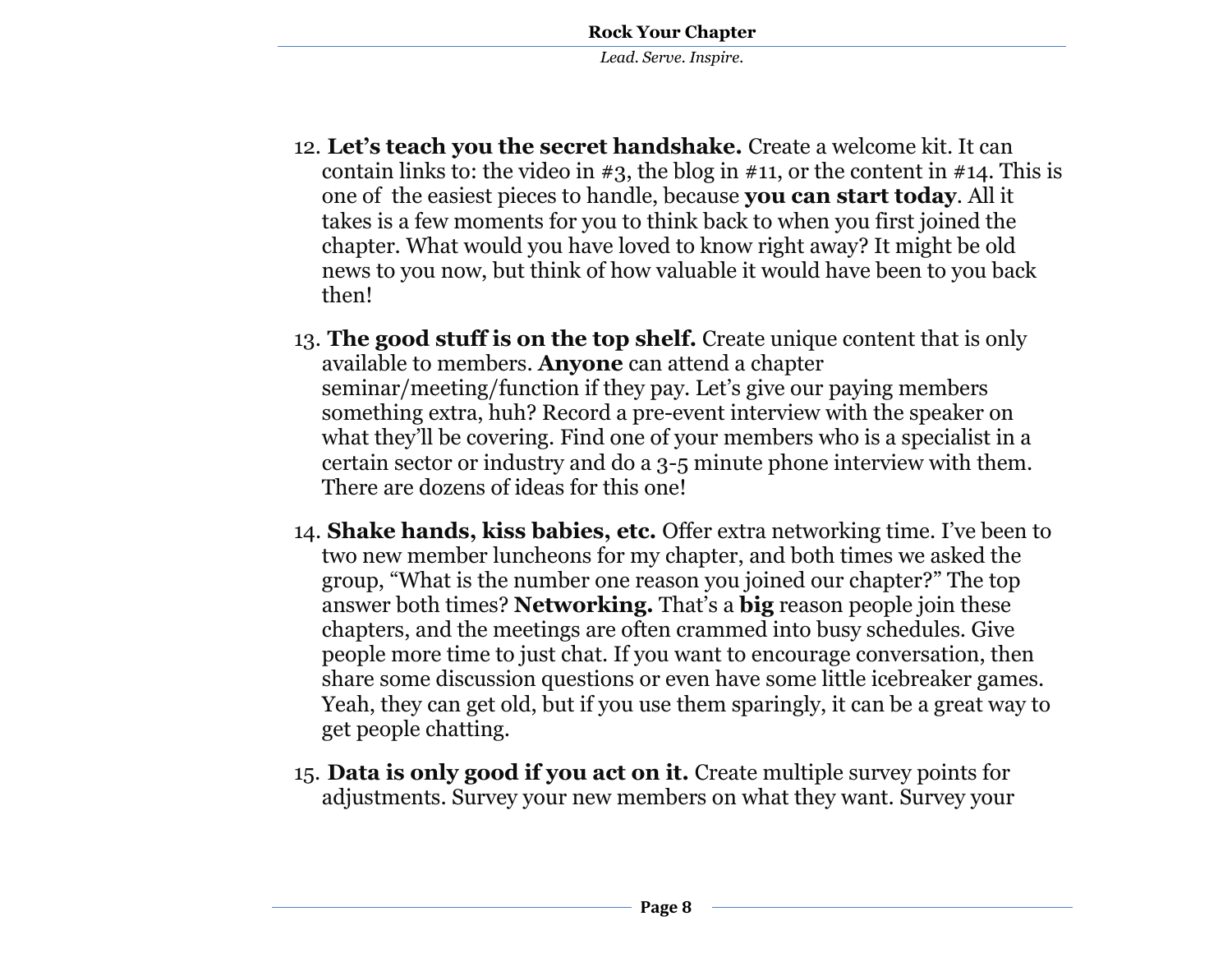*Lead. Serve. Inspire.*

current members on how you're doing. Survey people who are leaving on what made them go. Get some data and *use it*. We preach about the importance of metrics and data for our members, but do we pay attention to it for the chapter? If it was a real business, you'd be asking your customers and potential customers what they want from you. Go ahead and give it a shot.

- **16. Little is the new big.** Offer smaller events. Yes, it seems counterintuitive, but the smaller the event, the more people participate. You never know how much that short dude in the back of the room really knows until you stick him in a round table discussion and let him join in. Not everyone is going to want to participate. That's fine. But for those who actually **want** something out of their experience as a member, it's a great way to take advantage of their willingness to participate. I'm a member of a small group at my local chapter. It is a wildly different experience compared to the normal chapter meetings.
- 17.**But big is good, too.** Pair with nearby chapters and offer large events. Find one of those big name people and bring him/her in. Share the cost with another chapter so it doesn't cut into finances so much. If you have a big name speaker coming in for one of your monthly meetings, why not reach out to other local chapters to try and share the revenue or at least the experience.
- 18. **Let's solve a problem, shall we?** Develop collaborative projects and case studies from (and for) members. Make that networking in #15 really work for people. Give them ideas for projects to work together on and let them create things that could benefit the whole chapter. For instance, a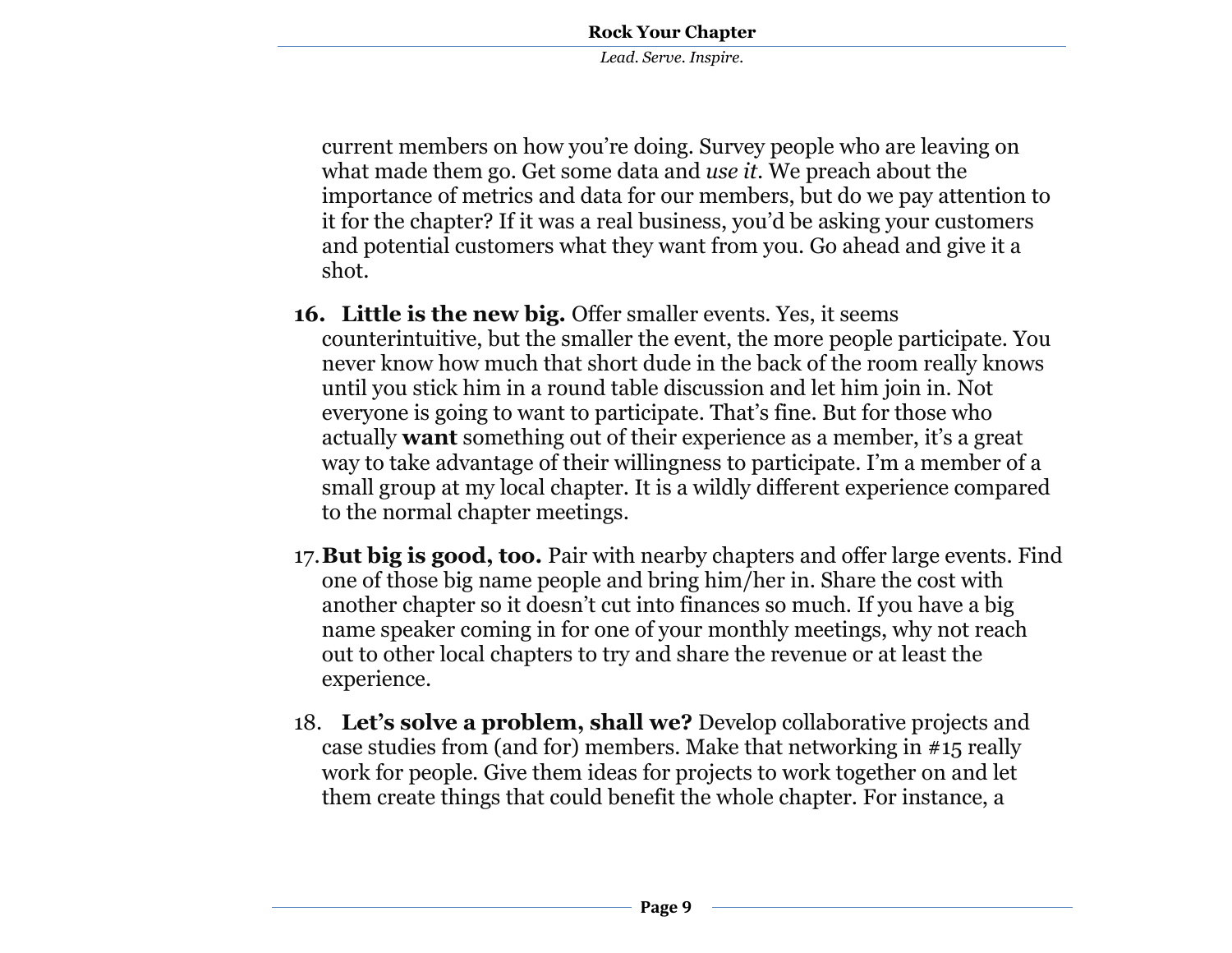*Lead. Serve. Inspire.*

group of 6-10 people get together with a common question/problem/issue and work for an hour to come up with two or three solid potential solutions to the problem at hand. When it's time to go, each person gets a copy of the solutions "manual" and has something they can take back to work with them. Even if all of the solutions don't work with everyone's culture, leadership, etc., there are still real options to test and try out.

- 19. **Volunteers—they're what's for dinner.** Bring in new blood (voluntarily). *Please* don't let your volunteer pool stagnate. If you have the same ten people volunteering day in and day out, you're going to kill your volunteers and destroy any chance for growth. There are two issues here. The first is running people ragged. They (we) are volunteers with jobs, families, and more. We don't have an unlimited amount of time and energy for volunteering, and the more we're pushed, the less we want to help in the long run. The other point is stagnation. If you're not growing, you're dying. Not sure where I heard that, but it's true. If you keep recycling volunteers through the chapter, then you'll never get that influx of new ideas and concepts that a fresh set of eyes can bring.
- 20. **Work to your strengths.** (Don't) kill your volunteers. Make it very simple and easy to connect if someone shows an interest in volunteering, and let them go [where their strengths lie](http://www.rockethr.com/do-more-of-what-you-do-well/) if there's any possible room. If someone is the most amazing planner you've ever known, then find them a place in the programs committee. If they have a geek streak (like me!), they can help with the website and other technical stuff. If there's a good writer in the bunch, then they can create original, unique content to enhance the reputation of the chapter. We try to fit people into our organizations where they are best suited, so let them do the same when volunteering if possible!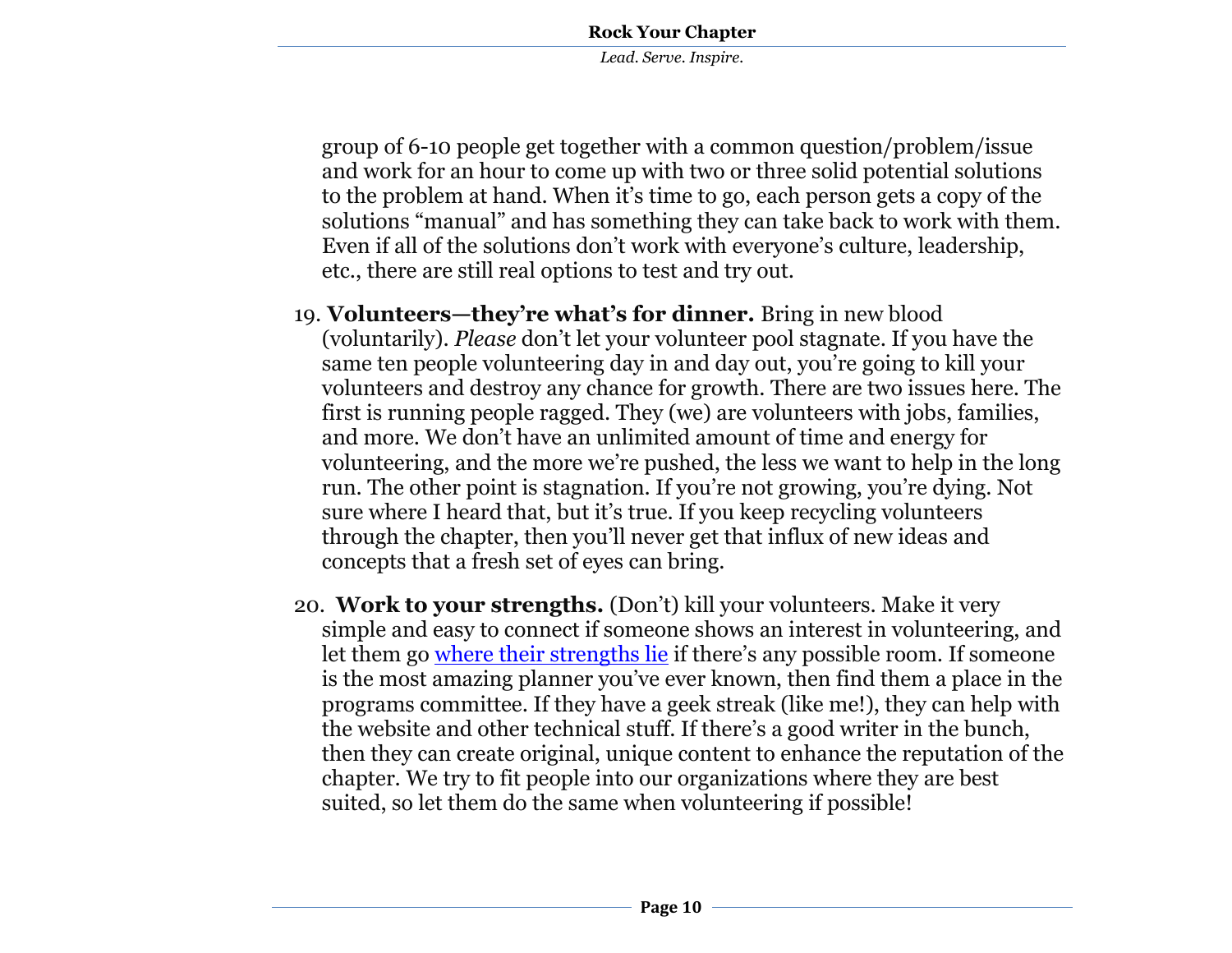- 21. **Lighten up, live longer.** Have an informal voice, too. You can talk in the uber-formal voice that is expected of a professional organization without always being a stick in the mud. Have some fun with your members! This profession is too serious not to laugh often. Rejoice and be glad that your chapter meetings don't look like a stuffy dinner party from the year 1796. Have fun contests, tell jokes about HR people (why should lawyers have all the fun?), or take a chance to share those hair-raising "HR stories" that we all love to tell.
- 22. **Hey, dude, let's kick it.** Pair student chapter members with professional chapter members as an informal mentoring gig. It's a great way to lead the student members into a professional membership later on, and it gives value to both parties. When I think of the "average" HR pro, I'm envisioning someone more than twice my age and less than half my enthusiasm. That's a complete stereotype and I don't tell people that often, but I want to admit that I'm not perfect. I know that when others hear about a twenty-something HR professional, they aren't thinking about someone who is on fire to do great things. They're imagining a texting moron with zero work ethic. Isn't it interesting that we're in charge of that whole diversity and inclusion thing, but we also stereotype more than anyone else? Even if that young person does end up being less than spectacular, we could all use a little patience, right? I digress. Let's pair up any interested student members with a professional member. Give them that close contact with an informal mentor and help them to start developing those skills and talents of a seasoned HR pro.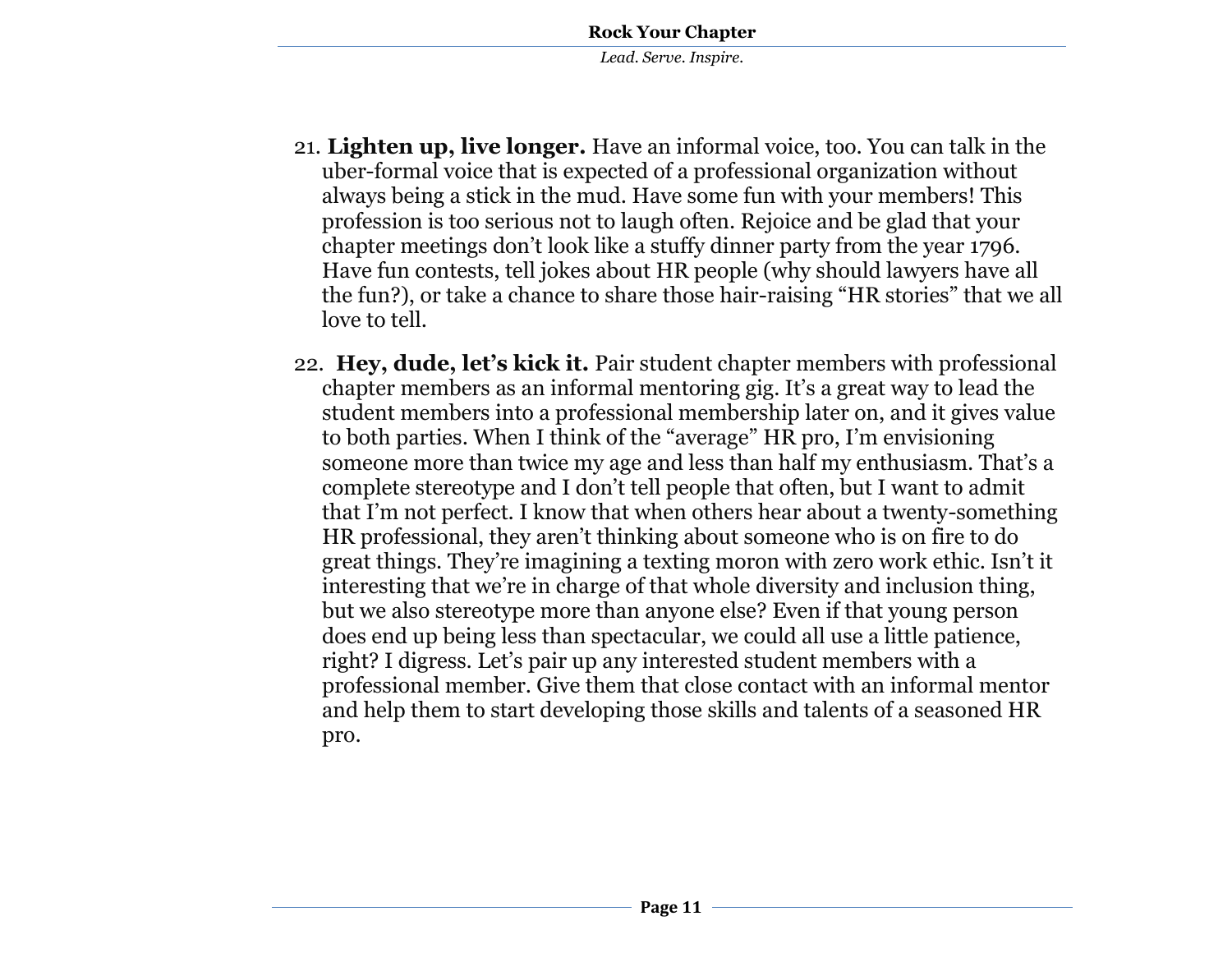- 23. **It's no longer 1995.** Get a website that doesn't make your eyes bleed. Yes, you may have one already, but if it has a bounce rate above 80% then you're doing something wrong. See #2 for more info.
- 24. **Free is the best price.** Do webinars (free!). Using something like [Dim](http://upstarthr.com/dimdim)  [Dim](http://upstarthr.com/dimdim)'s free service to create small webinars for your people. You can even use it to test drive a speaker or topic. If it rocks, then you may want a full chapter meeting on the topic! So many people don't ever want to test drive anything free, because it seems like you're giving away the bank. Solid, informationpacked webinars can be a great value-add for members or even a selling point for nonmembers. Find someone in your chapter who is an expert on wellness programs, leadership development, training, etc. and give them a twenty minute platform to talk about their passion. If you're having a hard time getting people to volunteer, offer a free ticket to your next luncheon or couch it as a professional development/resume building opportunity. If you are trying to choose between two similarly-qualified speakers for an event, have them both do a fifteen minute pitch via the webinar format and let your members choose who they want to hear more from at a chapter meeting.
- 25. **Diversity, inclusion, and volunteers.** Make an effort to be more diverse. We hear about diversity often, but this time I'm pushing my own darn self interests (wink wink). How many of your volunteers are under 25? We are going to be the next generation of HR directors and VPs. Spending time working alongside the other more experienced superstars in the chapter is a great professional development opportunity for us. I mentioned this in another point, but the big thing that people seem to forget is that if we're pushed into the corner and made to do "busy work," then we aren't going to be the capable leaders that our organizations and people need us to be in the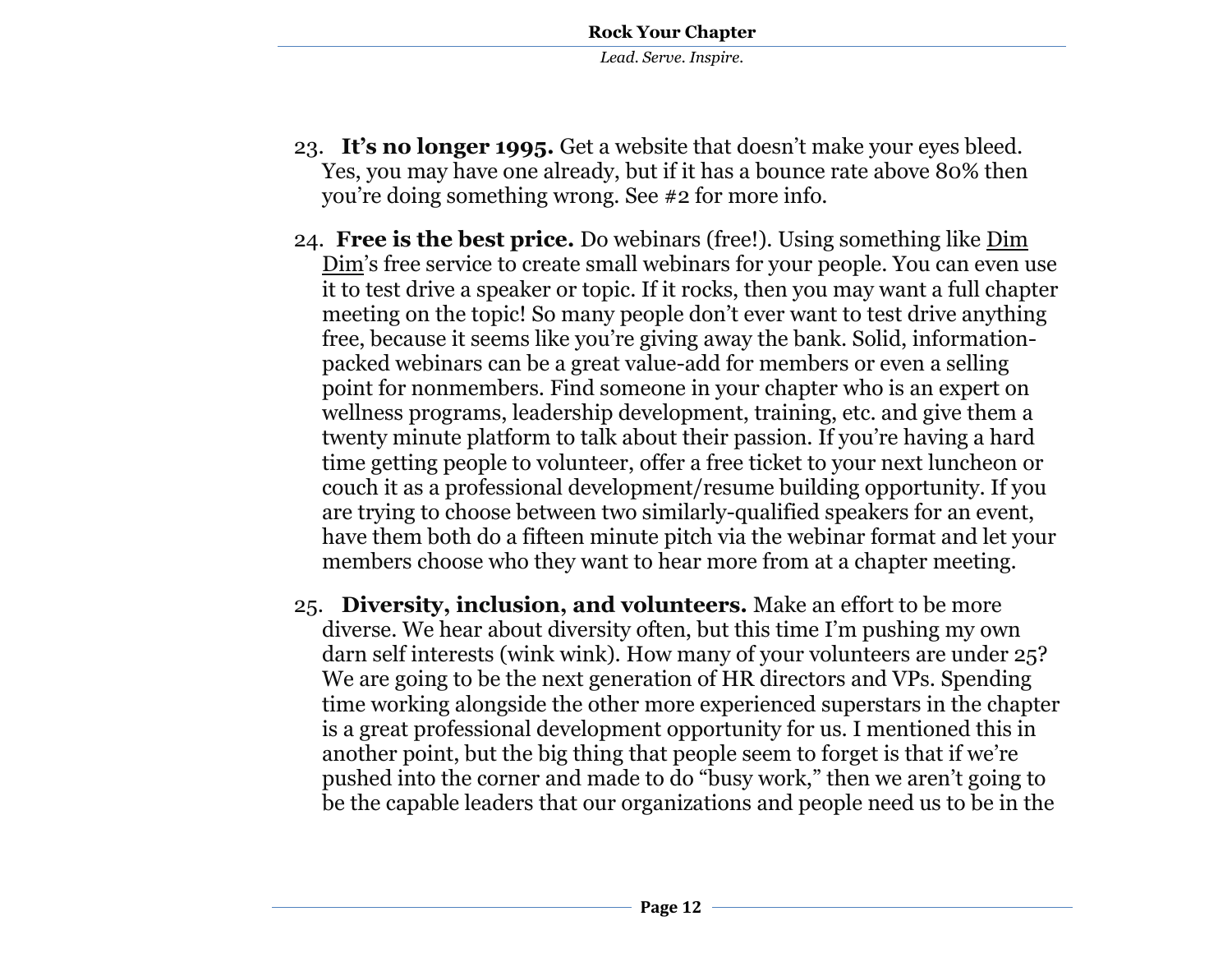future. I have two quotes I need to pull out here. Average of five closest friends AND Same in 5 years other than what you read and who you meet.

- 26. **Be that good.** Make people who aren't even local want to join. This sounds strange, but there's a chapter around where I live that gets people to events that are not local at all. Some of them drive 2+ hours for events there, because they're *that good*. Strive to be that kind of chapter! If you have more resources to offer members that aren't localized (remember those free webinars from #24?), then you could even attract memberships from people outside your area. If the value proposition is high enough, you **will** convert casual observers to customers/members.
- 27. **So, why did you decide to stop by?** Find out why people join. Do more of that. Are they trying to network with other members? Have a special networking luncheon! Are they looking for professional development opportunities? Make sure you're sharing about the numerous activities going on in your chapter!
- 28. **So, where are you headed?** Find out why they leave. Do less of that. Is your website or other membership material misconstruing what you have to offer? Make sure that what you **say** is aligned with what you **do**. Are people tired of hearing from consultants and other sales-y people at lunches? Keep the solicitations down and the hard sell from being the appetizer at lunch.
- 29. **So, what are we doing right?** Find out why they stay. Keep that up. If someone has been a member for six months, send them a quick survey asking how it's going and what they like. Try to address any concerns and take feedback seriously. Or maybe you can survey those who have been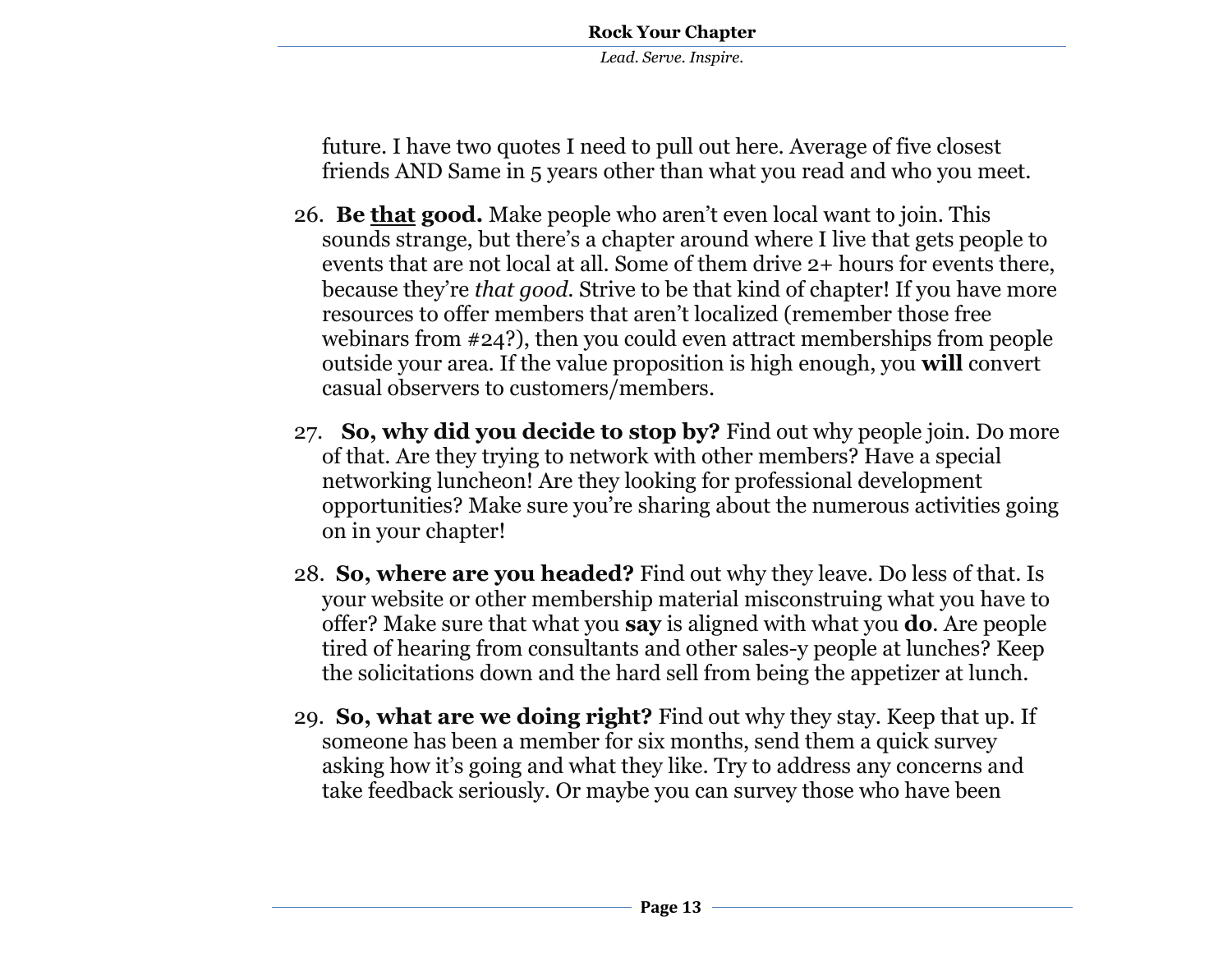members for five plus years. They may have some interesting insights as well as a history to measure the chapter's current performance against.

- 30. **Trick people into helping with marketing.** Get member generated content via contests. If you do go the blog route, keeping up a steady flow of content can be tough at times. Why not get others to do it for you? Get a sponsor to donate something (books are great) and offer it in a contest to a person who writes a comment on a post. Maybe you could ask how to handle a sticky issue or something similar that is sure to get a lot of responses. Or how about a contest where people get to tell about their worst day in HR ever? I bet that would be popular!
- 31. **We all have our thing.** Figure out what works for you. There's nothing wrong with ideas. They're free, and they are abundant. It's the actual *doing something* that is the hard part. Sift through the ideas, find a few that make sense for your chapter, and give 'em a shot!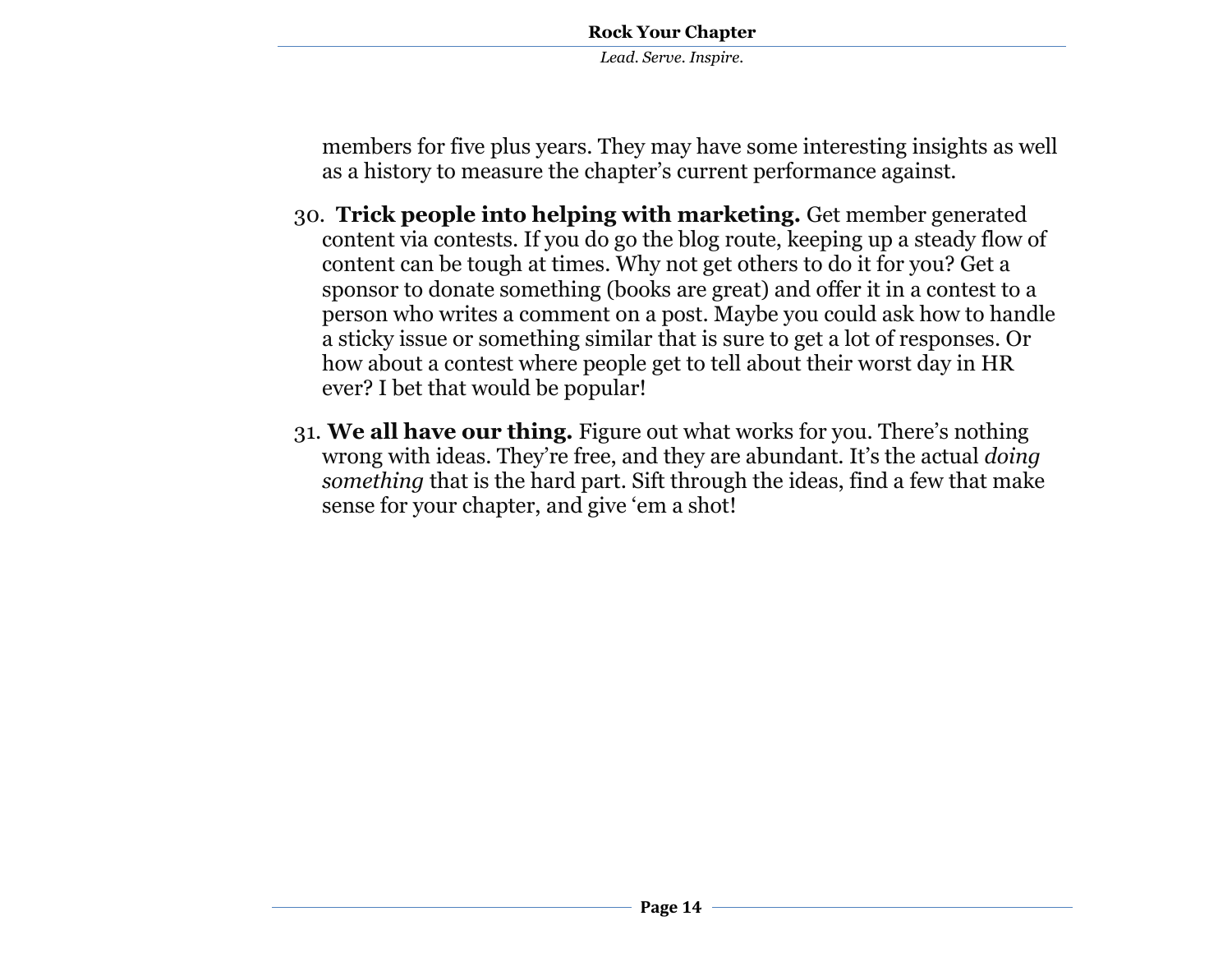# **12 ideas for volunteer recruiting/retention**

### **1. Emphasize benefits**

- o Professional growth-people looking for a way to expand their skillset could greatly benefit from a position that challenges them to grow. Someone looking for some public speaking experience could step up as the person who gives updates at monthly meetings. It takes five minutes, but it's a fairly easy crowd to please and doesn't require much preparation.
- o Resume booster-It's funny, but so many of us measure our accomplishments in the context of "can this go on my resume?" Well, volunteer service can definitely be put on a resume, and it helps to demonstrate your commitment to your profession if you are taking time out of your own life to dedicate to helping the profession grow.
- Local network building-One of the most valuable tools available to professionals on a daily basis is their network. Getting out there as a volunteer for your organization can drastically increase the number of contacts in your network.

### **2. Spread the workload**

o Relies on several things: If a position can be broken in two cleanly and there are enough volunteers, then give it a shot. This cuts the overworking by one volunteer and can help to build the volunteer pool by offering less time-consuming positions

#### **3. Provide solid communication**

o Get out there and talk to them. There are already board meetings and committee meetings on a monthly basis (at least). Create a central location for important information to be shared. This especially helps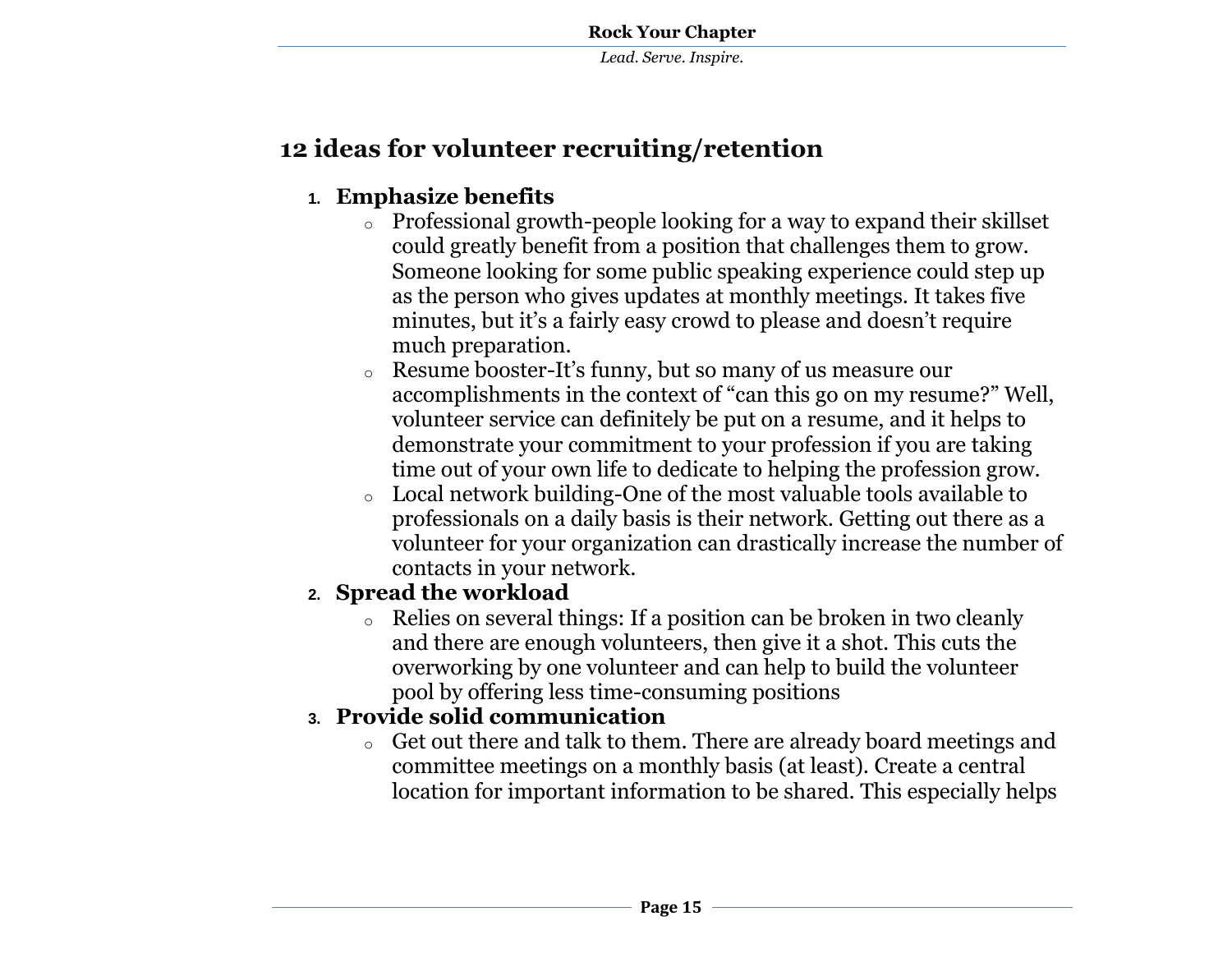when the year turns over and can help a new crop of volunteers hit the ground running.

### **4. Feeder/recruiting process**

- o Offer volunteer opportunities early and often. Some people can't commit to a year-long position, but maybe you can have them stuff bags for a monthly meeting. Others might be able to commit to a year long position, but what if they come into the chapter midway through the year?
- o Referrals work as a recruiting tool--use them to find volunteers. Word of mouth always has been (and will continue to be) one of the most powerful tools available.
- Have some information on volunteering available in a new member packet or email. Offer opportunities to volunteer early and often.
- o Have a dedicated volunteer coordinator, even if the person only refers volunteers to committee chairs, that's still an invaluable service.
- [Volunteer button on website](http://www.nashrm.org/) (right sidebar). Use [Google Forms](http://www.youtube.com/watch?v=9VBGSaB3URs) (free) to capture responses. Then get it up on your website. If you don't know how to do that, then you can at least share the link with new people in their welcome materials.

#### **5. Give them something in return**

- o Offer free/reduced cost meetings, recognition at chapter social functions, exclusive events/resources, or public praise for their efforts. Yes, they're volunteering, but a little recognition goes a long way.
- o Seek feedback. Paying attention one-on-one is a great reward for some volunteers.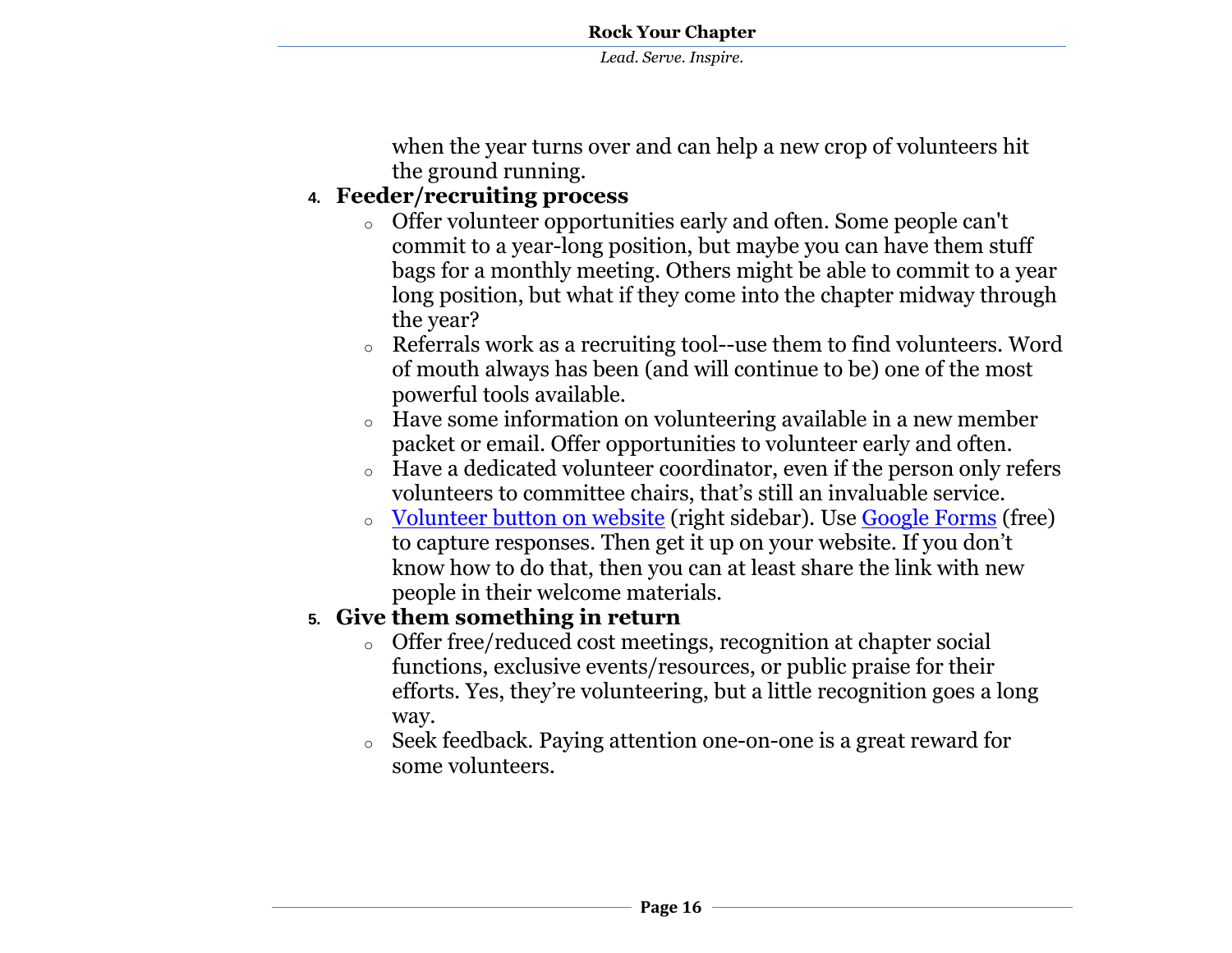# **23 ideas from members and volunteers**

Note, my experience thus far (and the advice that is based on it) is rooted solely in my own volunteer experience with the North Alabama SHRM chapter and may not reflect the same practices or norms of your own local chapter. That doesn't mean we can't learn from each other! Look for similarities, not differences.

Below you'll find some quotes/complaints/questions from chapter leaders and members. The responses are numbered and my answers are below each.

- 1. My local SHRM chapter (St. Louis) costs an additional \$300 to join. I already spend that money for a national SHRM membership, so why do I have to pay for a local membership? I would not mind paying for events, but not to be a member.
	- o In this instance, the chapter is not communicating the value of being a member. Those chapters that cost hundreds of dollars to join are beyond my comprehension, because my local chapter only charges \$50 for membership (or \$25 for national SHRM members). There are chapters that are free to join for national members, and there are those that are incredibly expensive (as in this example). If the chapter is using the higher cost to offset sponsorship/advertising messages, reduce monthly meeting costs, or bring in speakers with a higher perceived value, they need to communicate that. Otherwise people run into the issue like this commenter and choose not to join at all.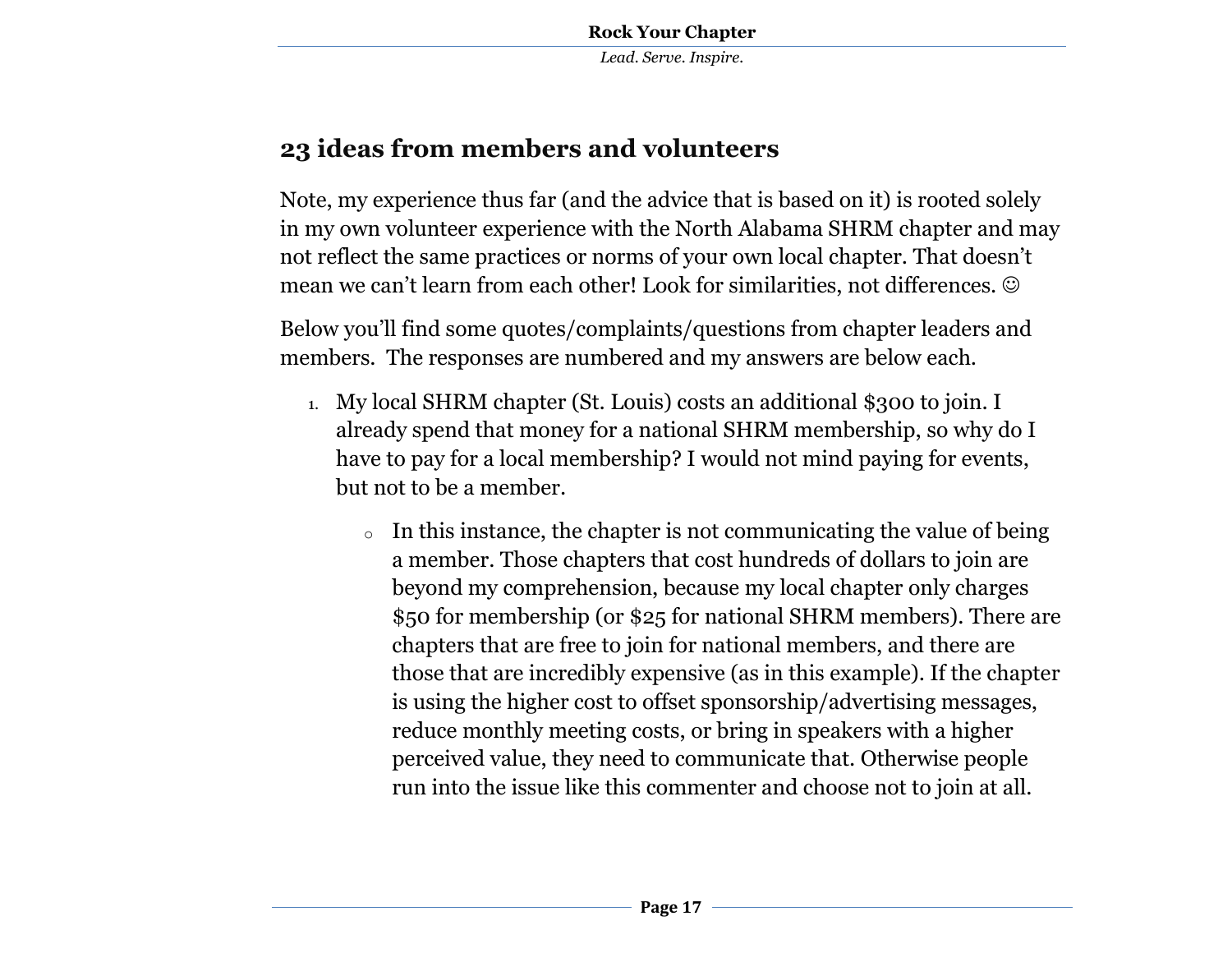- 2. Finding interesting (not done over and over) content for meetings
	- o How do you find out topics people are interested in? Use a blog to test drive an idea or offer it up to a small group and see what sort of discussions they have around the topic. If your blog post gets no comments or the small group isn't interested in talking about it, then it might be a candidate for the "no" pile. Use surveys to see what your members want. Remember, while we like planning events that we will enjoy, it's much more important to plan things that your members will find valuable.
- 3. Networking is great but I almost always feel that someone is really looking for more business, instead of really exchanging good HR news or practices
	- o Solicitation at meetings must die. Or it will kill off the people who have the opportunity to make your chapter great. Great discussion of [solicitation at the SHRM Volunteer Leaders LinkedIn group.](http://www.linkedin.com/groupItem?view=&gid=3551421&type=member&item=31919828&qid=bfed90a2-e2ed-44a6-b56d-9621b0e9a08a&goback=%2Egmp_3551421)
- 4. Chapter meetings would be engaging, lively, and open to debate and discussion. People would be pushed out of their comfort zone to consider new things and - as a community - local HR professionals would work together to advance the profession within our organizations. --The topics and presentations are too repetitive, they are not addressing trends and evolving issues nor do they address personal leadership or inspire discussion.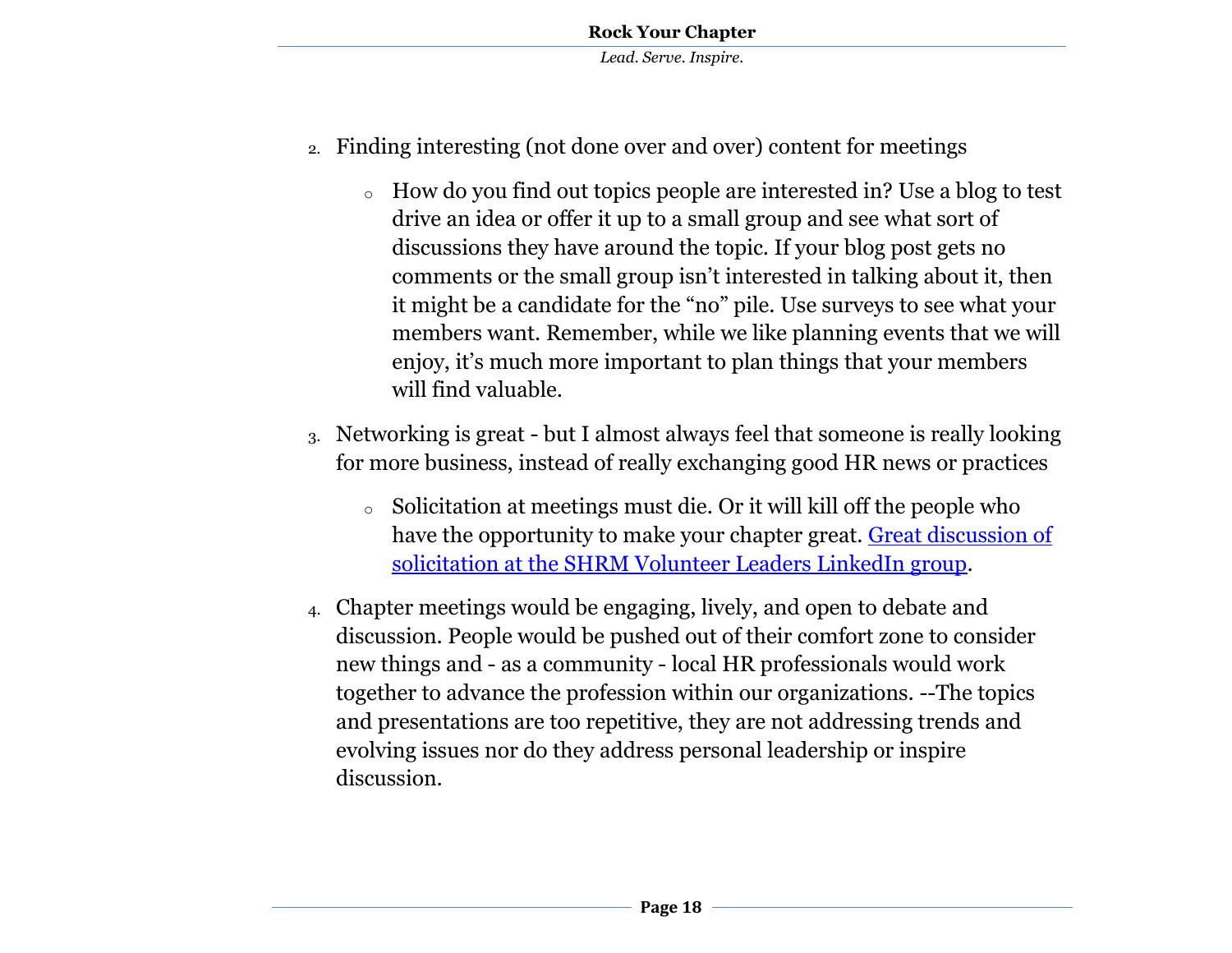- o Let's look at creating some small groups or events where people don't just come to sit and listen—they come to participate in a project that helps them have a solid set of takeaways once the event is over. Having fifteen engaged members beats fifty disengaged members any day.
- 5. Monthly meetings where I can learn something new, hear from practitioners who share some case studies/success stories, or speakers who are more engaging. (Less on laws and legal compliance issues.) Networking activities that are fun and get people in the spirit of connecting. Assigning random seats to attendees so they likely end up at tables with people they don't know instead of hanging with co-workers. -- Little value for the membership. Speakers at meetings are rarely interesting or provide good takeaways that someone can take back to the office. Very little networking since people tend to show up right in time for lunch and scoot after the meeting is over (or before).
	- o In multiple polls of new members to my chapter last year, the number one reason cited for becoming a member was networking. But the time in an average chapter meeting dedicated solely to networking is approximately the same amount of time it takes for someone to unwrap their silverware. We see a lot of this. Members want chapter business taken care of outside the meetings (email, website, and other communication tools) so there's more time for the two things they desire most: networking and learning.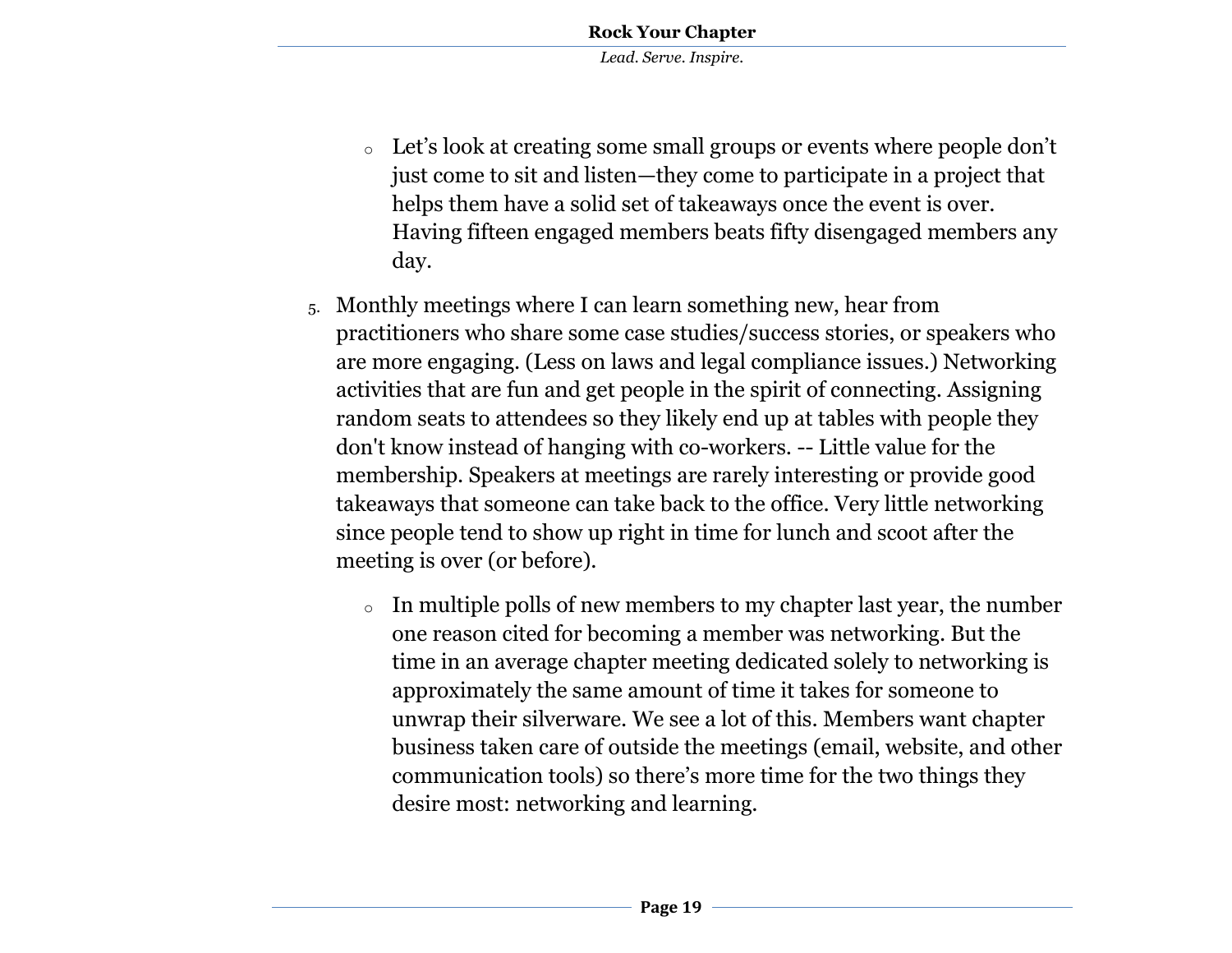- 6. Chapter membership and participation are suffering greatly from the changes in generations. The younger GenXers and GenYers don't see the value in face-to-face networking. Chapters haven't kept up with new media, internet or social networking - often because they are lead by Baby Boomers who don't see as great a value or simply know how. Chapter leaders need help in sorting the way through this divide.
	- o I'll give it to you, the younger people might not see the value in it. But they might also just be a little bit overwhelmed, too. I can still remember my first chapter meeting, and it was rough. Let's broaden that to anyone using social media. I've said it before, and I'll say it again. Social will not replace face-to-face interaction. It can enhance it and make it more meaningful/potent when the interaction does happen. On the other hand, chapters are NOT using the social tools to help facilitate those connections. If not understanding why or how is the issue, then they will have to come to the point where they desire to know for themselves. If they just don't want to do it, then the only answer is a change in leadership. I think the younger members DO know the value of the interactions, but they are just not ready to join in. It's tough trying to jump into a chapter when you either don't know anyone or feel like you're inadequate. I only say those things because of my own personal experience when I started almost two years ago.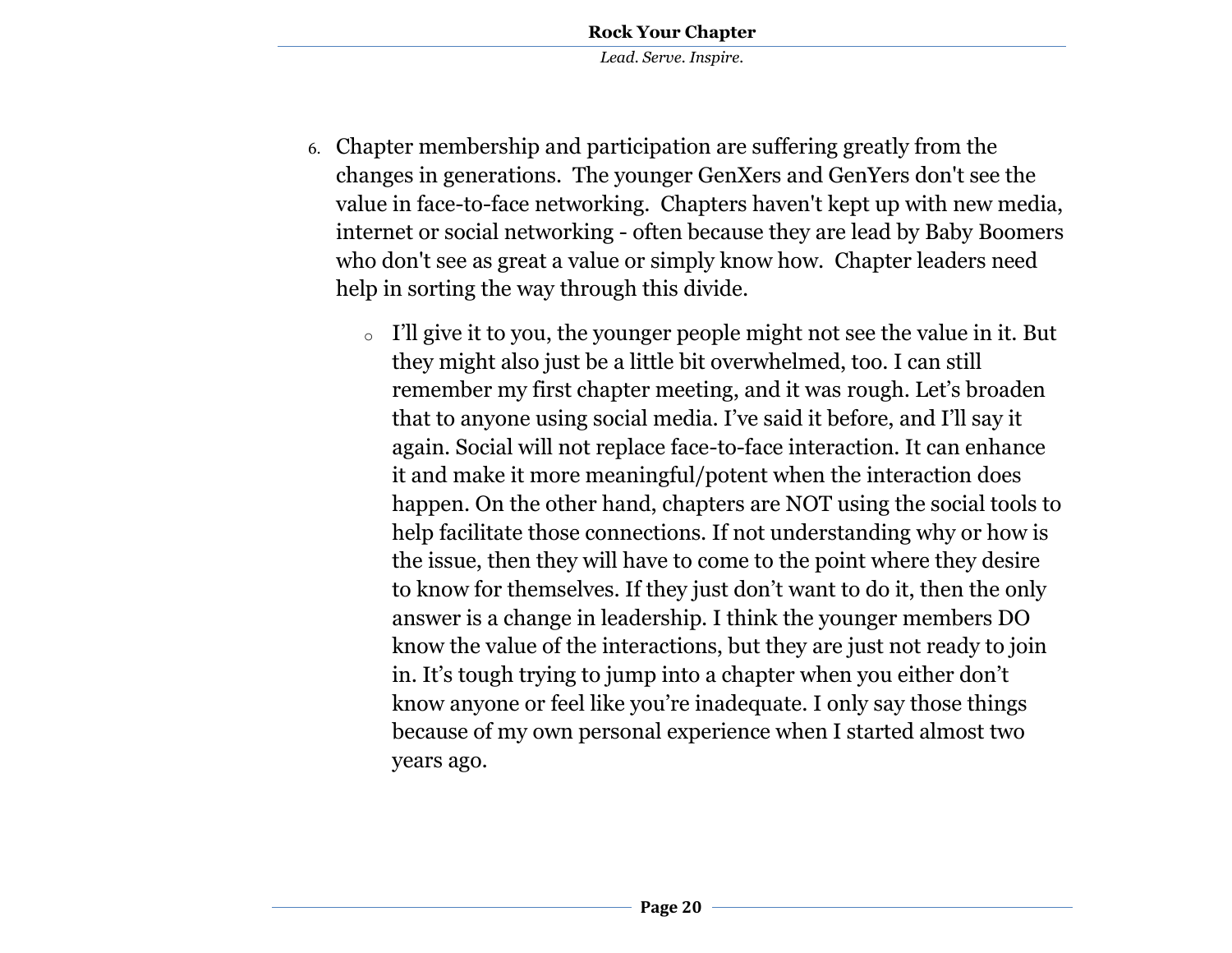- 7. The lack of support that many of our members get from their organizations' leadership to support meetings and activities.
	- o This is up to the member to express the importance and vital role these events play in their professional development and their ability to support and lead in the organization. Chapters can help by creating tools for members to share with organizational leadership. For example, put together a one page document that demonstrates how some other members have used their chapter-facilitated networking or education to advance their own organizations. Help them make the case to their corporate leadership that it's too valuable NOT to attend.
- 8. Too much "chapter business" taking place at the meetings when guest speakers are invited. -- The chapter leadership would take care of business that does not require a vote, outside of meeting time. The communication could happen via the chapter website or a short & sweet summary newsletter.
	- o I completely agree. If the chapter doesn't have an email service provider (or email blasts, as some like to call it), then services like [MailChimp](http://www.mailchimp.com/signup/monkeyrewards/?aid=b3b4f73ffa67a5249052cf46f) have a free account option for up to 1000 subscribers and 6000 emails per month. That's more than enough for a monthly (or bimonthly) email newsletter to members of most small to medium sized chapters. Another great option I've heard good things about is [AWeber.](http://aweber.com/?334819)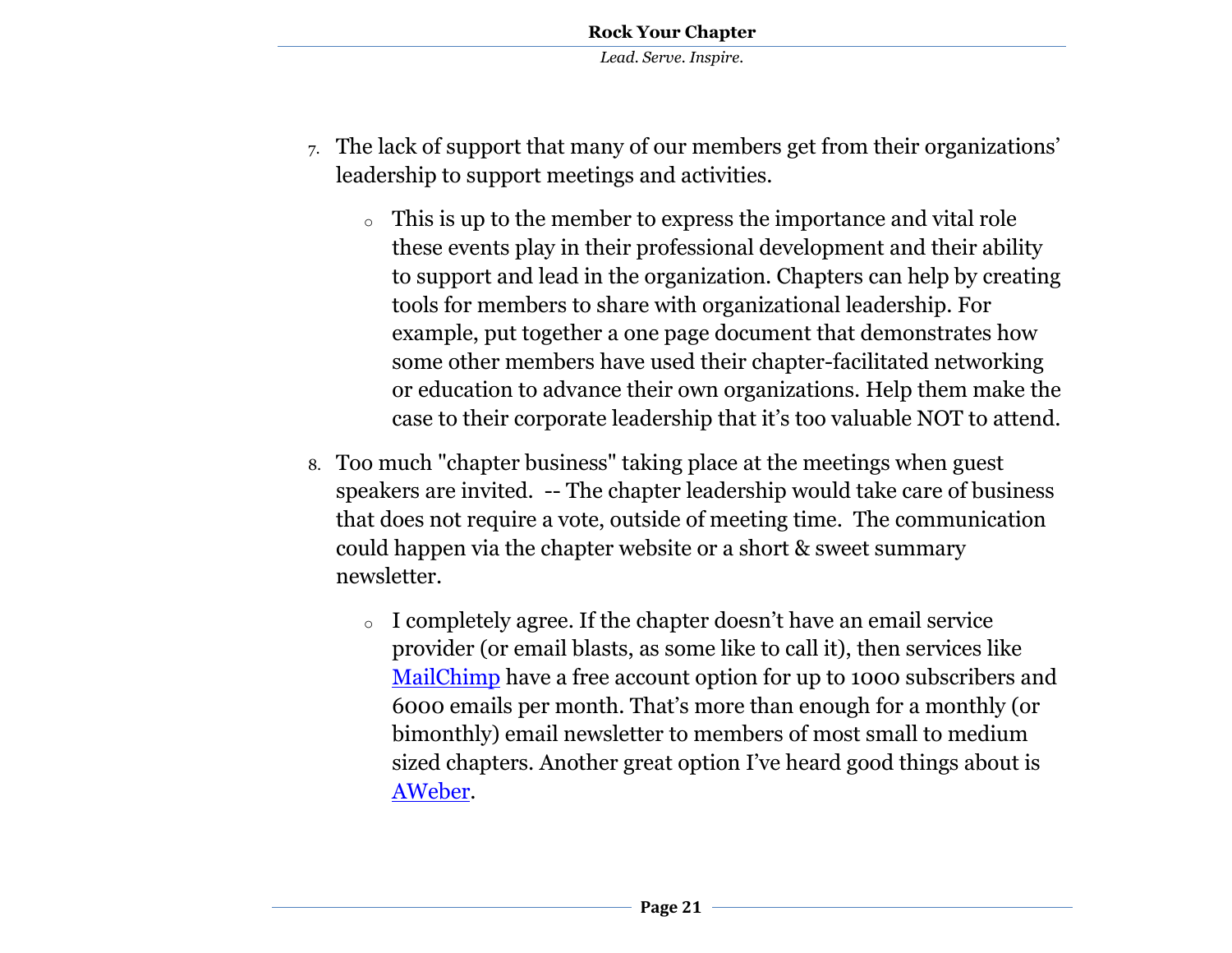- 9. We spend a lot of time and money on lunch and presentations without much interaction with members to discuss issues, share best practices, and leverage each other's ideas. I get so much HR information from the internet now (that still gives me PHR credit) that I would rather spend the limited time I have away from the office having more dialogue with my peers. -- More opportunity to interact with chapter members to discuss best practices, etc. I'd like to go back to the office with ideas and solutions or solving HR community issues.
	- o Again, see the pattern here? People want time to network with each other. Consider hosting an event where the meeting is just about people coming together and sharing problems and ideas with each other. No set schedule or rules. A great example of this is the HR Roundtable. People meet once a month to discuss problems and share ideas. Other than the questions/topic of the month, it's free form all the way. Here are some notes from previous [HR Roundtable](http://upstarthr.com/hr-roundtable-discussions/) events to give you some topic ideas. Your members that receive a benefit from this type of event will have a hard time NOT telling their peers about the value of chapter membership.
- 10. While it is very important to have speakers at our monthly meetings and have the session approved for certification, sometimes we just need time to network with our fellow HR professionals. -- Possibly one meeting every six months that is just for networking in an informal setting.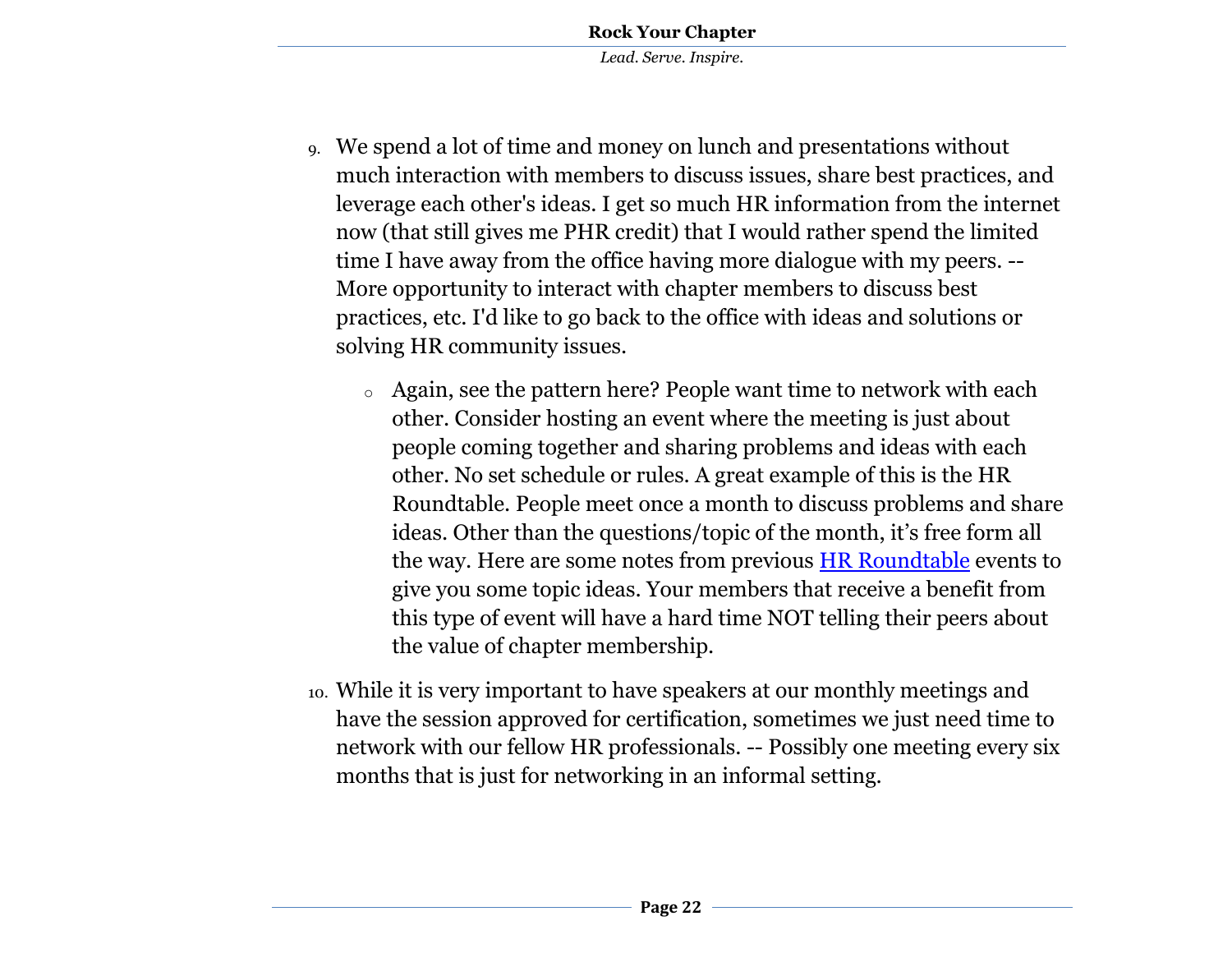- o See previous comment. This could be outside normal chapter meeting times to keep from interrupting the "flow" or it could be purposefully inserted as a meeting to break up the flow if that's what you really need.
- 11. I have only been a member for two months, but my greatest frustration is that we don't have time to network.
	- o Okay, now this is just getting ridiculous.
- 12. I do have some frustration in that I feel that most of the events are geared toward larger companies and while there are many similarities, I would love to get more info and exposure to "HR Departments of One", which is my situation. -- Programming for small HR departments. -- There are usually several events that I plan on attending, but cannot make. I do like when the material covered is made available.
	- $\circ$  Two big parts in this response. 1) Programming for small HR [departments](http://upstarthr.com/how-to-run-a-one-person-hr-department-hrm-conference/). I'm willing to bet that a good portion of your members are either solo or in a department with less than three HR people. Just food for thought. 2) Make the archived material available to members once the event is over. Then those who have last minute issues can still benefit (especially if they paid but couldn't attend).
- 13. I find my local SHRM chapter to be too staid, too focused on stability and safety, and not nearly focused enough on educated risk-taking, business-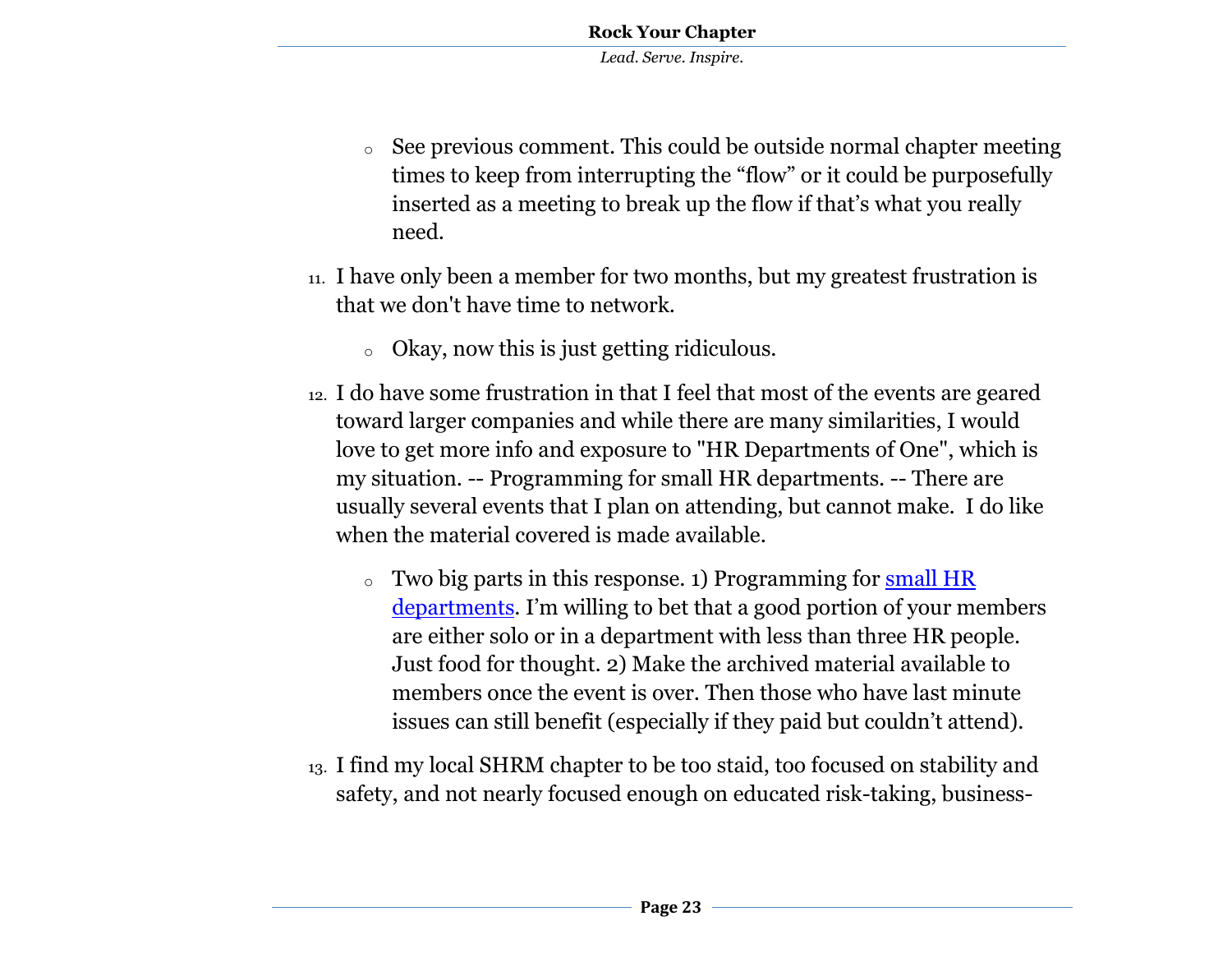*Lead. Serve. Inspire.*

centered decision-making, and drinking. (Okay not really on the drinking, but the Houston SHRM chapter meetings are about as fun as a actuaries' funeral. It's tough to commit to dressing up, leaving work in the middle of the day, and sitting in a bad hotel conference room to be lectured to about everything Scary Out There. Even if you do get some decent key lime pie for dessert occasionally.) -- I hosted the local ERE meetup last week, here in Houston. The conversation was lively, honest, and interesting. We decided that ERE stands for "Extremely Restless Employers," and that SHRM stands for "Scared Human Resources Monitors." There's a place for both, I guess. But I know who I want to learn from. And who I want my employees to learn from.

- o Ouch. Not much I can comment on other than this isn't the only person who feels that way! Maybe this is another good reminder of the importance to survey members in order to stay relevant?
- 14. Getting member involvement -- Time constraints and organizations doing more with less adds to the difficulty of members getting more involved.
	- o Definitely. See my advice above on creating a tool that will allow members to prove the value of chapter membership to their boss/employer/leadership. With companies doing more with fewer people, it might be harder to get away, but doing so reduces burnout, increases their knowledge, and improves the chances that they will be able to answer a question or solve a problem when it arises.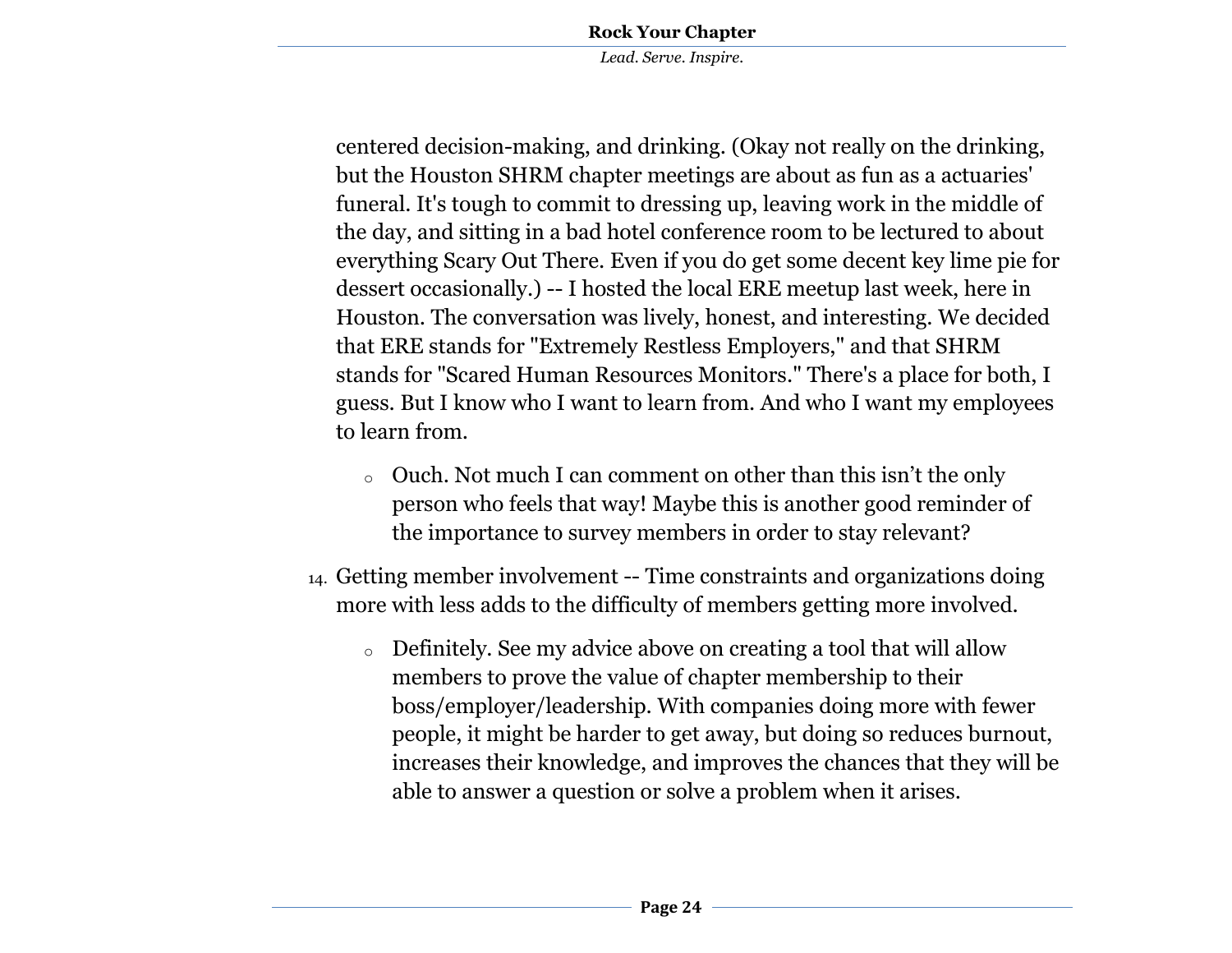- 15. Unrelenting focus on sponsors vs. delivering valuable content to members. Also, "Doing things the way they have always been done." No innovation, no attempts to understand new technologies, etc. -- That the chapter would become known as the place in <city name> for HR professionals of all levels to become better at what they do. Our local chapter sucks!
	- o I've seen this one, too. Focusing on sponsors is nice in that it helps offset the cost for members to join and attend events. However, it's \*not\* the primary goal of your chapter (and it shouldn't be). Make sure you have someone pursuing sponsorship and another person planning content to keep the lines divided. An interesting way to snag sponsors is to hold a social event where sponsors from the previous years are invited to attend and have appetizers while board members of the chapter speak with them and explain the value of sponsoring an event. The social is free to attend for potential sponsors, and it's a great way to have a one-on-one without having to be too salesy.
- 16. I have been involved with several local SHRM chapters including one that recently merged with another because of its' complete inability to find leaders, bring more than 1/2 of its membership to a monthly meeting and to attract new members. The chapter we merged with has many members, good leaders, good programming, and gets a pretty good number of attendees each month. I think it is frustrating that some chapters want to make their monthly meetings into long luncheons or breakfast sessions where there is an additional cost to attend each session. The other chapter I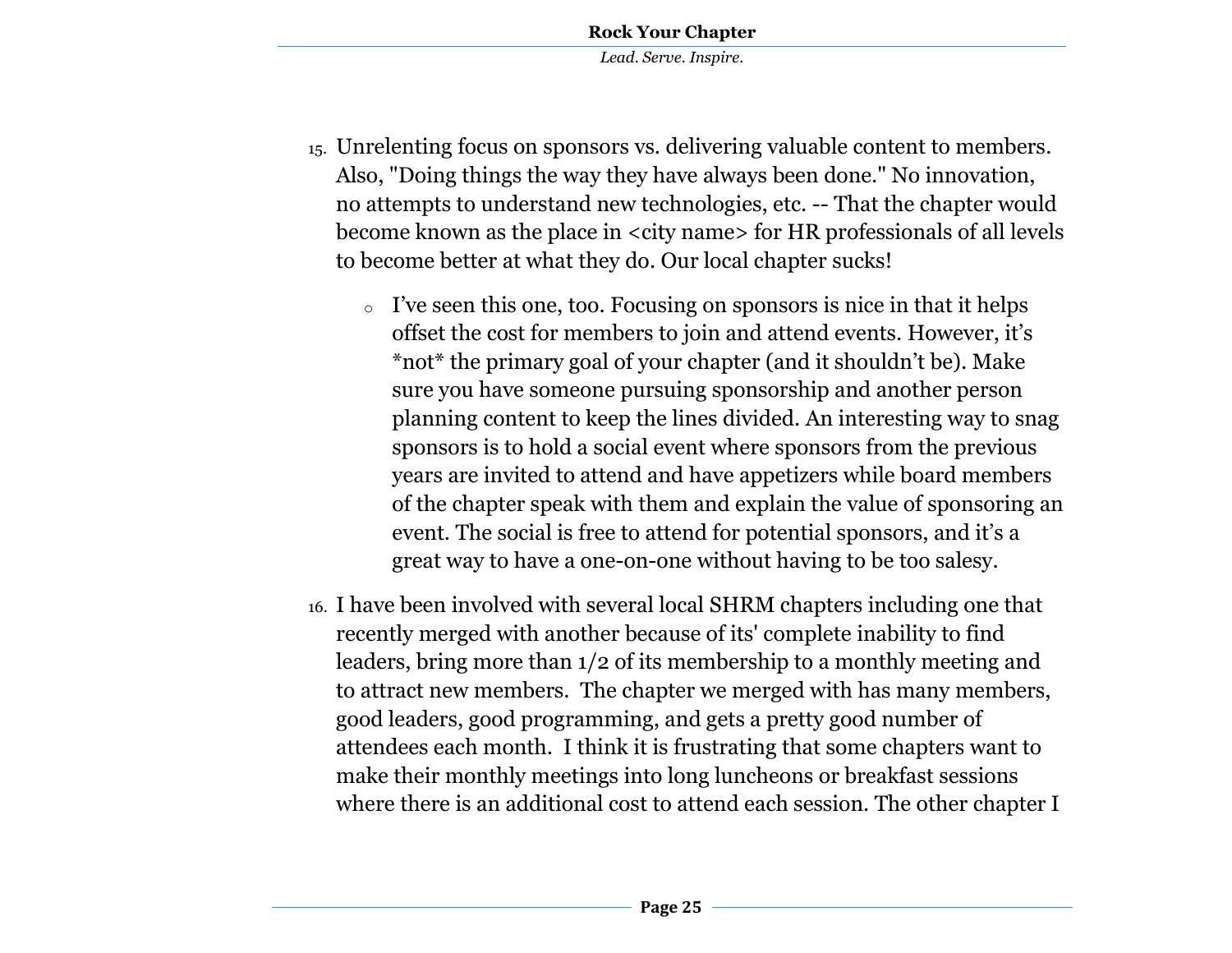belong to has at least 100 members and easily gets 1/2 to attend every month and serves nothing more than coffee so there is no additional fee to cover the chapter's overhead and they too have good leaders and great programming which is preapproved for HRCI credit. I think some local chapters should lighten up, and not feel the need to offer sit down meals at impressive locations just to get attendees in the door. Serve them coffee or tell them to brown bag it, and if you offer good programs on current hot topic that are preapproved for recert credit the will come!

- o My chapter is one of those that offers only lunch hours and a meal comes with your ticket purchase. I'd be interested to try out a different time slot, not offer food, and see what results we get. It would save us money, give members more time to network, and open up the possibilities for meeting spaces.
- 17. National is way behind with technology and communication strategies. Too many people in leadership positions that are just content rather than going out and striving for improvement. Things tend to get stale. Members feel disconnected. SHRM Connect for example, sucks. We need consistent communication of messages, answers or resolutions to major issues that members have brought up continuously over the years. More affordable conference experience. More personal feeling. Step into the 21st century – SHRM should be leading the social media HR movement, not just joining it.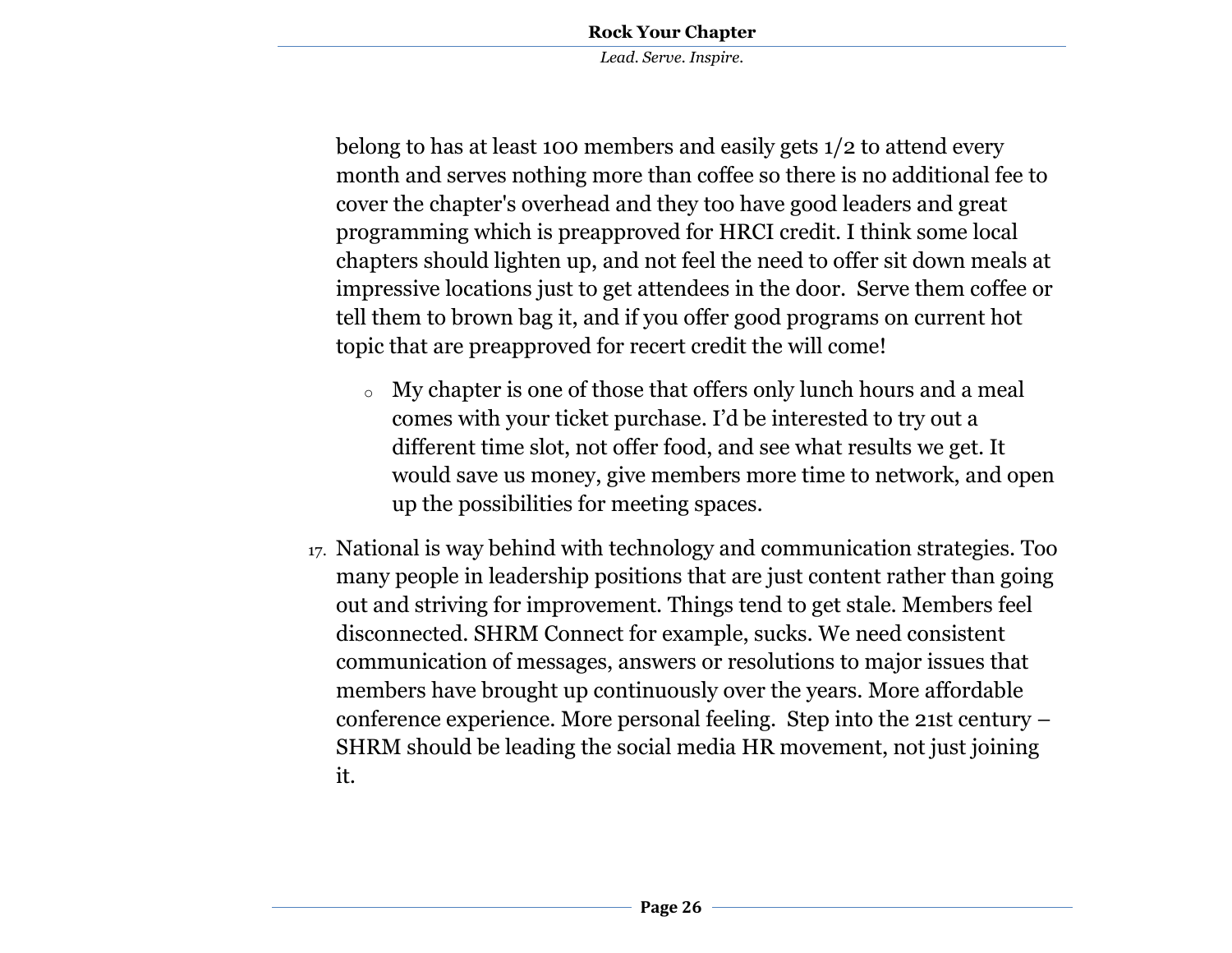- o This isn't just in the volunteer capacities. It's the same in organizations. Stale people following stale practices of yesteryear. We've always had an expensive conference, so this one needs to be, too. We've always been robotic and cold, so we'll keep that up. We've always <insert dumb thing here>, so let's not stop now. Get the point?
- 18. I think that SHRM chapters are too focused on Monthly Meetings, certification study courses, and 'diversity fairs' rather than on getting engaged in the community. Community engagement is the missing piece in 'Serve the Professional, Advance the Profession.' (It really is captured in the 'Advance' portion, but is not something that we focus on.) SHRM chapters should be acting as advisors for local government, nonprofits and business associations, high school and university business programs, entrepreneurs, etc.
	- o Wow. This is one comment that really surprised me. I spoke recently with a friend who volunteers with her local chapter. She found out that there were over 1,000 members of the national organization in their area who were not members of the local chapter. Do you think going out and serving the local governments, businesses, schools, and nonprofits would have an impact on how many people are aware of your chapter and what it's doing? I do. This is a strong call to get up off our butts and \*do something.\*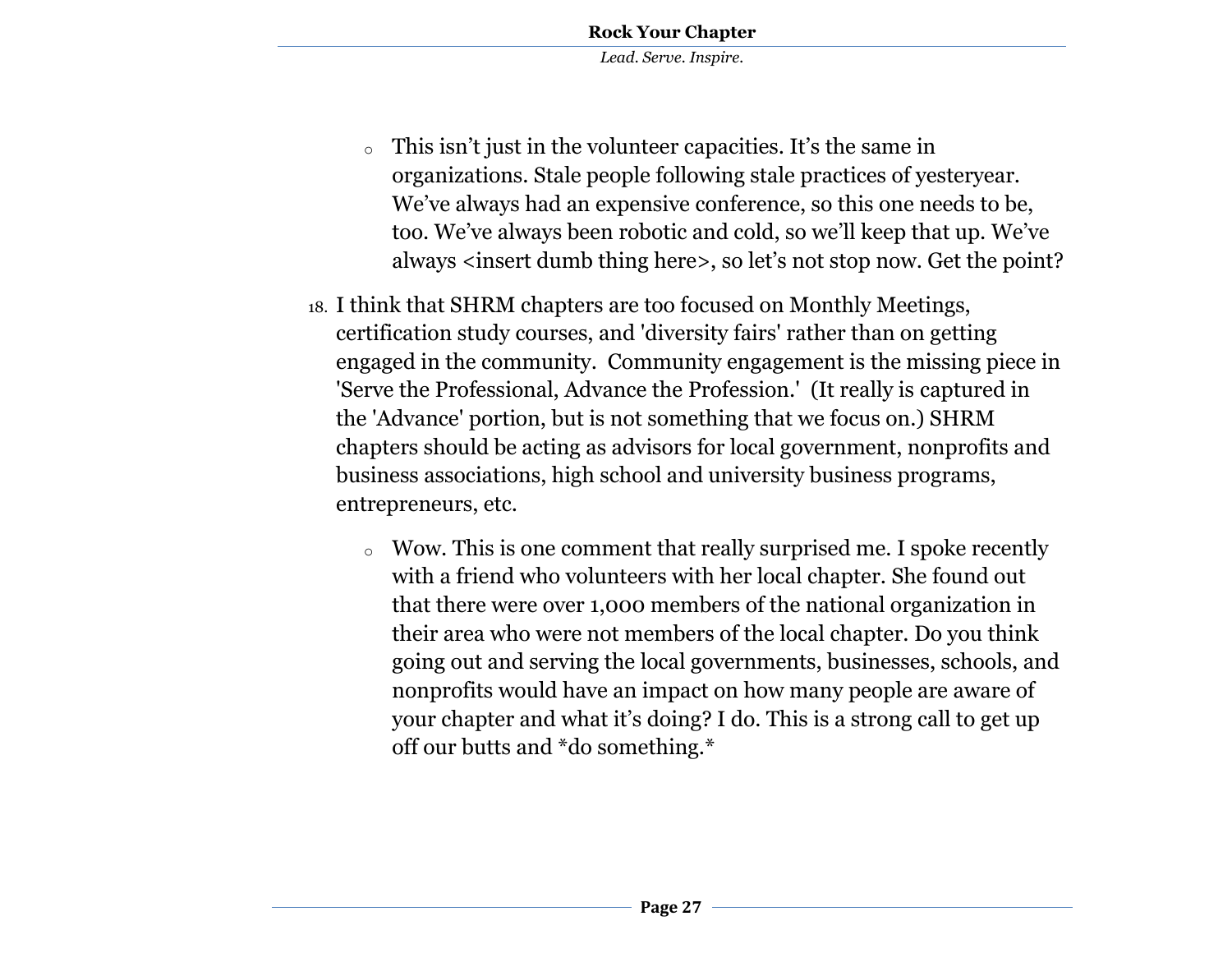19. I have several frustrations: Two "frustrations" (really more appropriately called "difficulties") that feed into each other and are reflective of any volunteer-led organization:

1. Succession planning - identifying top talent for now and in the future to lead the chapter. Oftentimes a chapter will need a leader to commit for a number of years (i.e. board role or two, leading to President Elect, leading to President), and it is a challenge to find people who have the spirit and intent of the profession and SHRM - and DON'T view chapter leadership as merely a "resume builder" - finding the "right" talent is key! SHRM does a very good job of promoting this concept/need to do this to its volunteer leaders, but it is not always put into action very effectively at the local level.

2. Maintaining a consistent, focused, long term strategy even if the chapter leaders change from year-to-year. For example, each president may want to put their personal "stamp" on their leadership year. This is all well and good, but when it is not part of a longer, sustained plan, it just leads to chaos and re-inventing the wheel each year. (see "Succession Planning"). Another dilemma is created because SHRM affiliate chapters are able to identify their own membership criteria; which often leads to exclusion rather than inclusion.

For example, individuals may be SHRM members, however, due to local chapter by-laws, they cannot join their local chapter (based on membership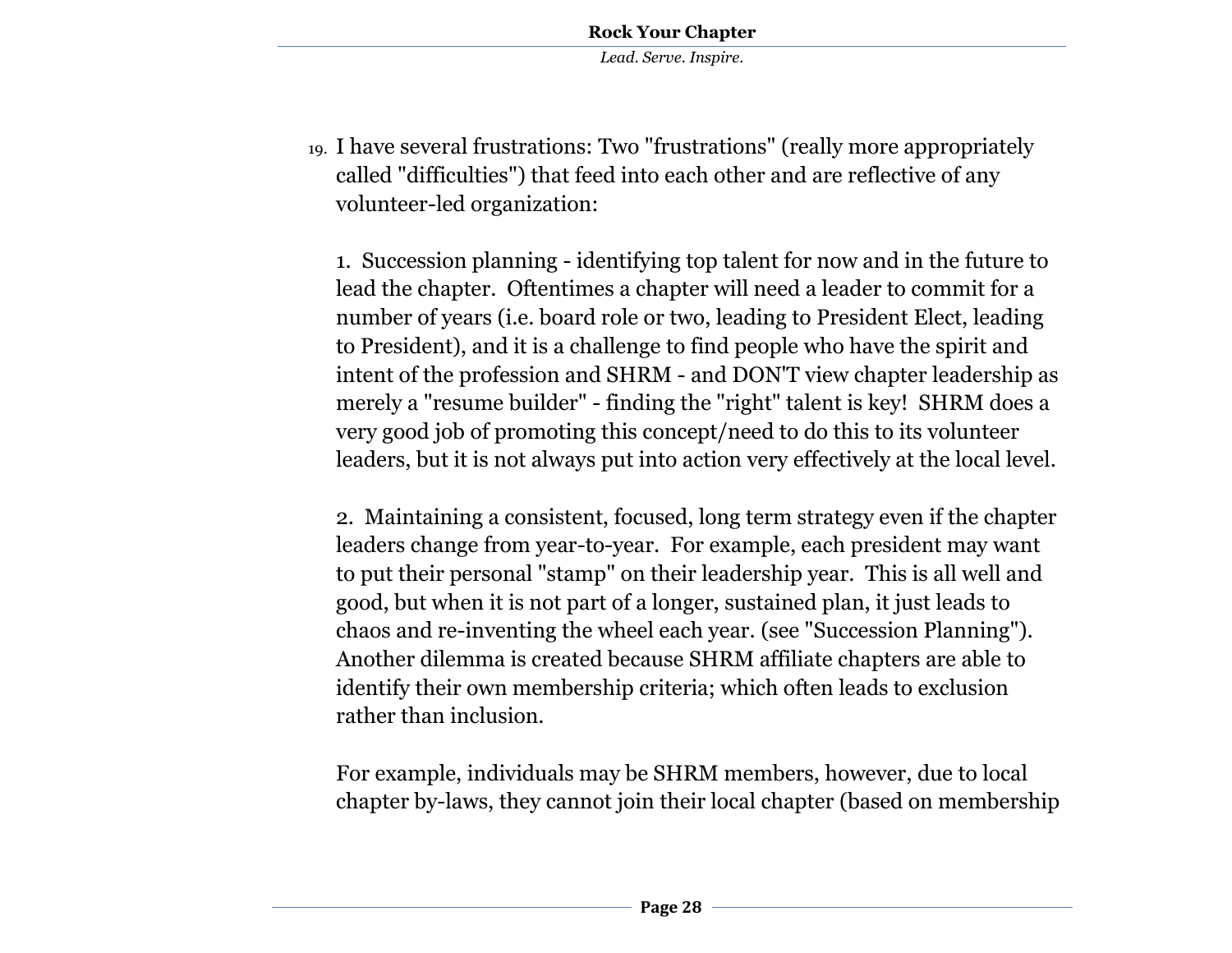criteria). I ran into this when moving across the country and found that even though I had 15 yrs HR experience, my SPHR, and was a long-term SHRM member (and previous chapter leader), I COULD NOT JOIN my "new" local chapter due to by-law requirements. So how did I fix this? From within.. by becoming a chapter leader and working to change by-laws.

There are still many facets of this (baby-steps) to be changed in the chapter - but it is frustrating as it takes time. And in the meantime, we are leaving the bodies of SHRM members who we tell "NO - you can't join the chapter, sorry!" - littered on the side of the road. There is also an unwillingness, in my chapter, to allow students to join.. can you believe that? Sure, they may have a SHRM student chapter, but often also want to join the local chapter, especially when they are in their final year at school (and based on OUR chapter by-laws, when they graduate, if not working in HR - and many can't immediately find an HR job - they cannot join at that stage!)

I have requested this be evaluated from a by-laws/membership standpoint and have been shot down every time. this is the FUTURE of our profession!! Why would we want to exclude them? One day, Mrs. 45 yearold-biddy-HR Manager, that 23-yr-old new grad may VERY WELL BE YOUR BOSS! This sense of exclusion leads to the inevitable "clique"ishness - and becomes a mantle the chapter bears for many years and struggles to overthrow when there are NEW leaders who DO want to change things. AND - ties right back to the long-term sustainability of the chapter - and the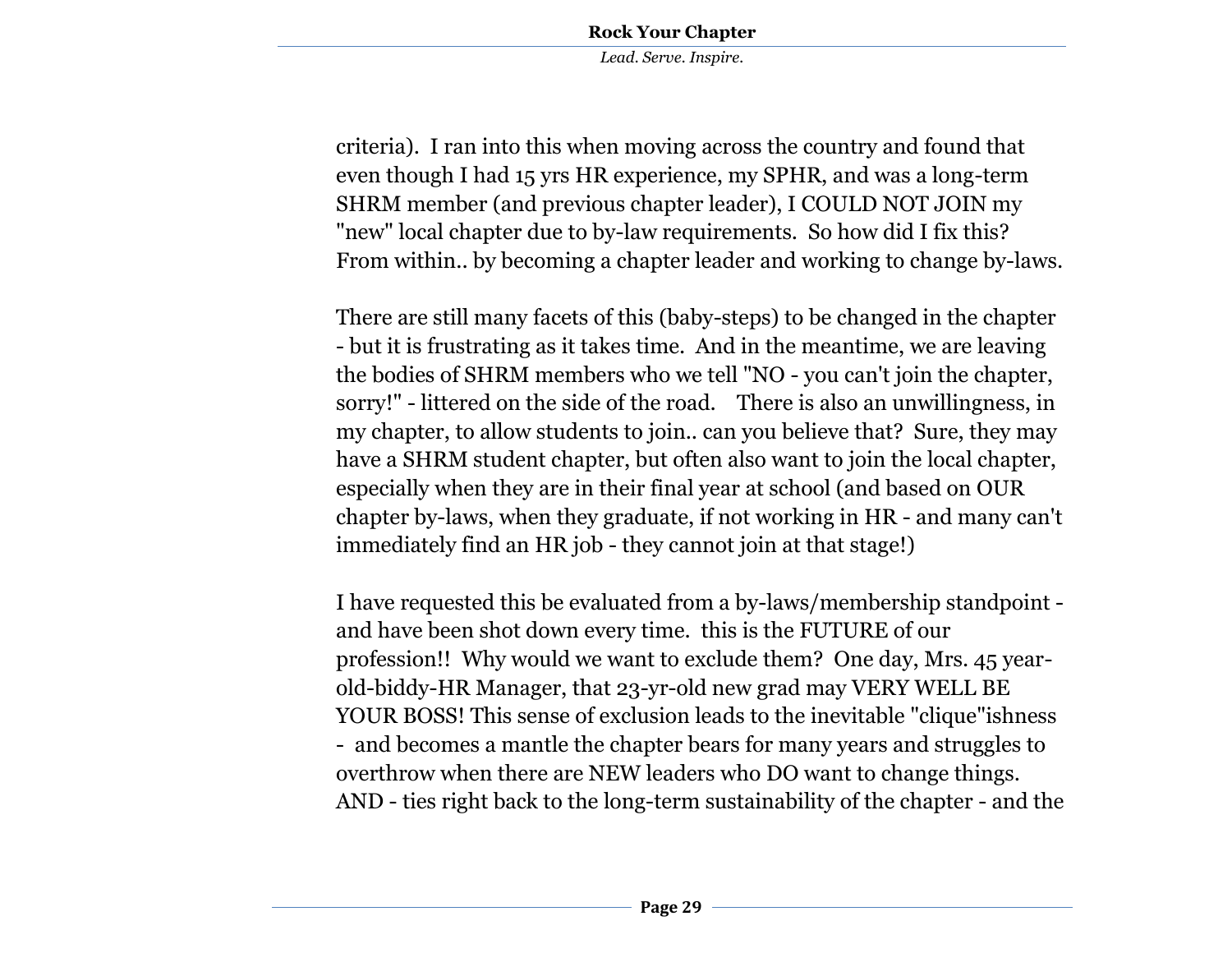talent management aspect of identifying future leaders. We lose them before we can even talk to them about it; they are not allowed to join, and they never want to come back once being turned away (I have seen it time and time again).

How I'd handle these issues: 1. I would like to see SHRM require/strongly encourage/give extra SHAPE points to chapters who adopt SHRM membership categories and are more inclusive 2. SHRM should require a succession planning strategy session by each chapter, each year. And provide the tools to do so. Some chapters need to do this merely to survive! We recently lost a small chapter (disbanded) in our state as they had no sustainability and very very few members. They could have used some additional help and planning tools.

- o Wow. Strong comments. They speak for themselves.
- 20. Well, I am an outgoing officer in our student chapter. My biggest frustration is trying to have members become more engaged as far as understanding the importance of networking, and internships. We have no problem recruiting members - they just choose not to be active until their Senior year. -- We have a large number of members each term, the ideal outcome would be having more students than internships instead of the other way around.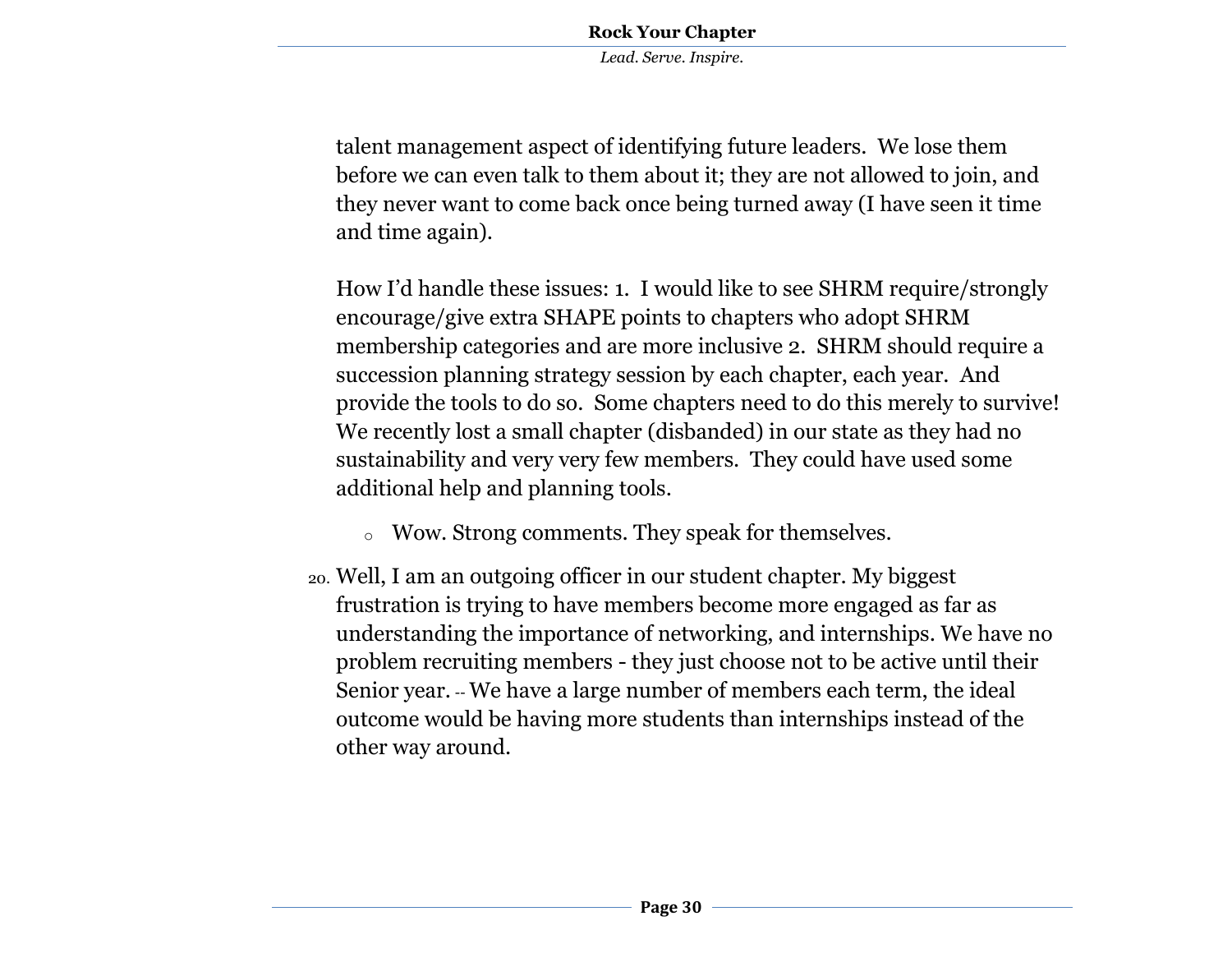- o This is my first hit on the student chapter side, but many of the same ideas apply. If you can't prove to a college student why they should join, then there's no way they will take the time from other activities to do so. If you can work with local companies to build a pool of internships, then that's a great piece of "bait" to get students into your chapter. If they don't want to be active, then don't let them stay in. How hard is it really for student members to be active?
- 21. Volunteer management--knowing when to kick the "dead weight" off of my committee. Have to keep in mind these people are volunteers--but it drives me nuts when people commit to something, then don't follow through- even when I have explained the time commitment in advance.
	- o That really is tough. I have a little piece in the guide below that's all about finding and keeping good volunteers. That should help some with this. The only other advice I have is that every once in a while you'll run into a superstar volunteer who does everything without breaking a sweat or expecting recognition. Do everything possible to keep that person.  $\odot$
- 22. Well, I'm finding that good help is HARD to find -- and retain. I chair the Certification Committee and while they're studying -- and, especially after they pass, all the newly certified members desire to be a member of the Committee (perhaps it's because of the HRCI Credits they get), but then they soon fade out after a cannon shot out of the blocks...what gives? And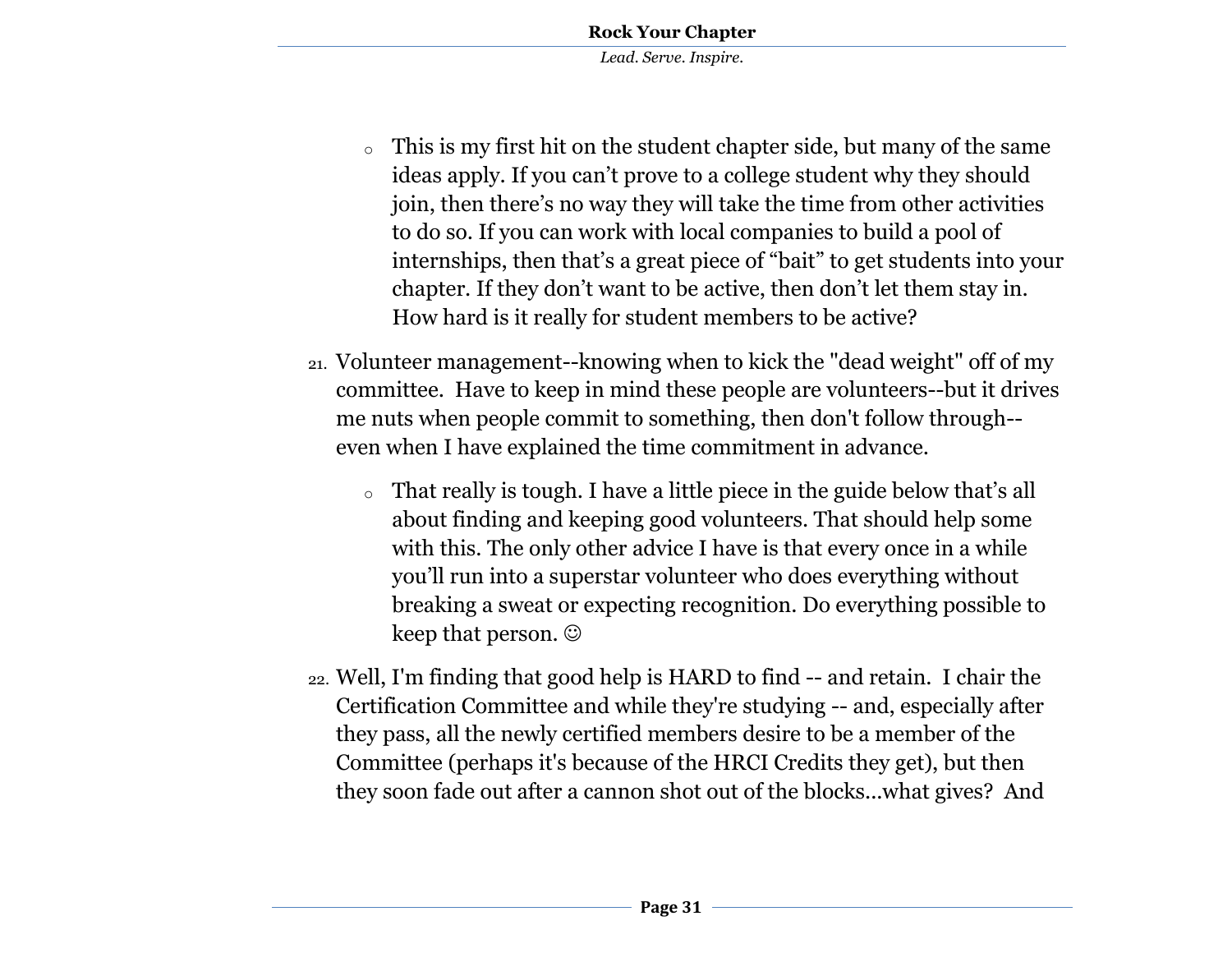then I have to turn my attention to finding a replacement AND graciously providing them a reason to exit the committee. I want a more engaged and proactive committee and ahead of the game instead of one that is 'reacting' because of rapidly upcoming deadlines.

- o Again, see the part below about volunteers. But if you are recruiting from newly certified people and they keep disappointing you, then… Would you recruit for your company from a source that continually brings bad hires? Probably not. Keep up the efforts!
- 23. It's not a great frustration, but I would love to see more best practice sharing among the chapters, especially from a regional standpoint. We meet quarterly, but there is usually a standard agenda, not allowing time to really learn from each other. At times, it feels more like a competition. There's nothing wrong with wanting credit for a creative idea, but we should share best practices to assist all leaders. Let's start sharing best practices across chapters, along with potential mentors for new volunteer leaders.
	- o This is brilliant, and I took it further in my own profession by creating the [SHRM Volunteer Leaders](http://upstarthr.com/linkedin-group-for-shrm-volunteer-leaders/) LinkedIn group to facilitate connections and the sharing of ideas. The other part is providing mentorship for new volunteer leaders, and I love that as well. I haven't been around long enough to know how to make this work well, but if you have ideas, feel free to [share them](mailto:ben@upstarthr.com?subject=Rock%20Your%20Chapter%20Feedback) with me.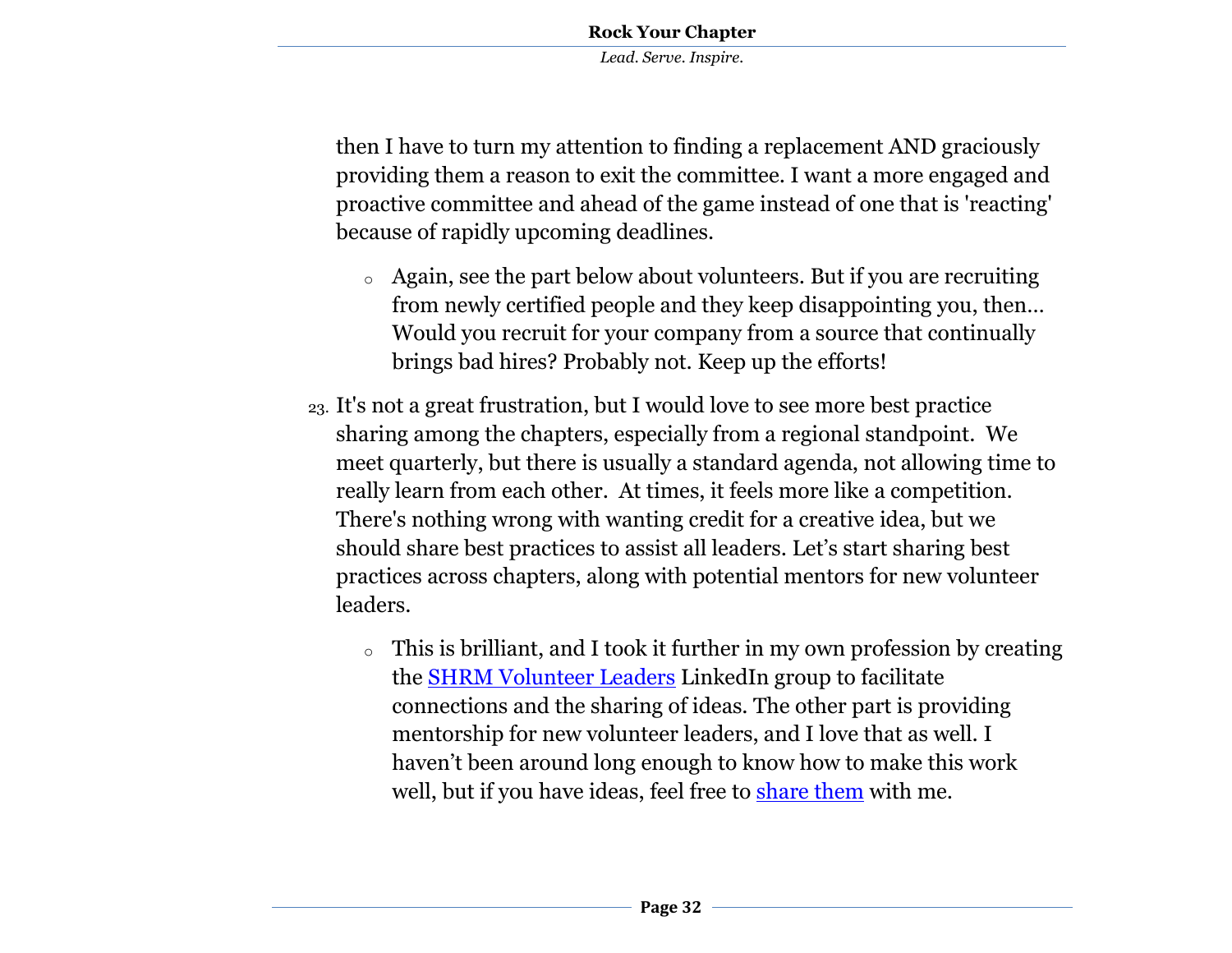# **1 easy thing to start today**

Build a welcome kit. That's it. Make people feel like you are happy to have them aboard. It can have all kinds of stuff in it, from some bonus resources to [free](http://upstarthr.com/freebies)  [eBooks](http://upstarthr.com/freebies) to information about how to volunteer and more. The possibilities are only limited by your imagination.

By the end of today you could have a few paragraphs put together that will be sent to new members to tell them about what sorts of great things are now available to them since they joined.

The neat thing is that when someone gets that value immediately, they are more likely to 1) make use of the chapter's resources and 2) tell others about what they've received in return.

Here. I'll make it super simple and help you get started with a sample email.

#### *Hey, Ellen!*

*Thanks again for joining TCCE (The Coolest Chapter Ever). I really appreciate you checking us out and can't wait to meet you at one of our upcoming events <include a link to your events page>. There are so many opportunities for you now that you've become a member, including access to some of the top speakers and professionals in our industry.* 

*We also have some great networking events where you can get to know others in the local area and grow your network in a way that you never could before.*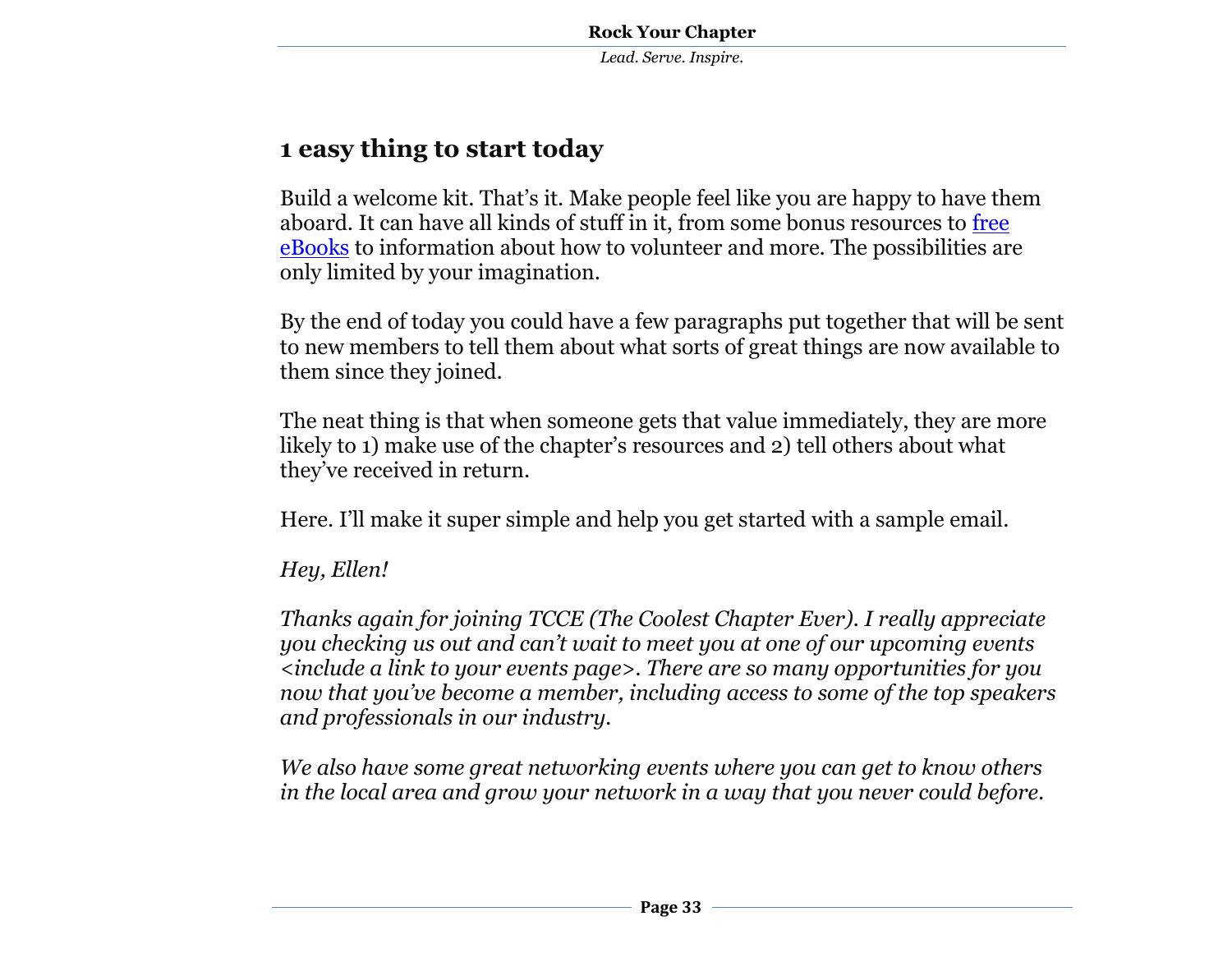*Then next time you're looking for a job or trying to solve a problem, you'll have someone local to reach out to and increase your chances of getting hired or figuring out a solution. <link to a chapter social networking group>*

*Want to know how to really rev up your networking? Volunteer. No, it's not the drudgery that you might imagine. We let you pick what area you want to volunteer in <link to your volunteer page> so you actually enjoy the experience. You get the opportunity to serve others, advance the profession as a whole, and build your leadership skills. All for a few hours a month. Not too shabby!*

*Plus there are great resources like recorded seminars/webinars, eBooks you can download and print, and our exclusive group on LinkedIn where members can help each other and share best practices. <link to these resources if you provide them>*

*These are just a few of the benefits you now have access to as a member, and I hope you continue to explore the possibilities in the coming weeks and months. Cordially, Ben Eubanks*

See? Not that tough, but just imagine the difference in receiving that email versus receiving the same old template "Welcome. We might see you soon, but who cares as long as we have your money already. Toodles." Right?

So get started. Today. Now, even. Just make it happen. It's about doing the small things well time and time again. Let's get the ball rolling in the right direction.